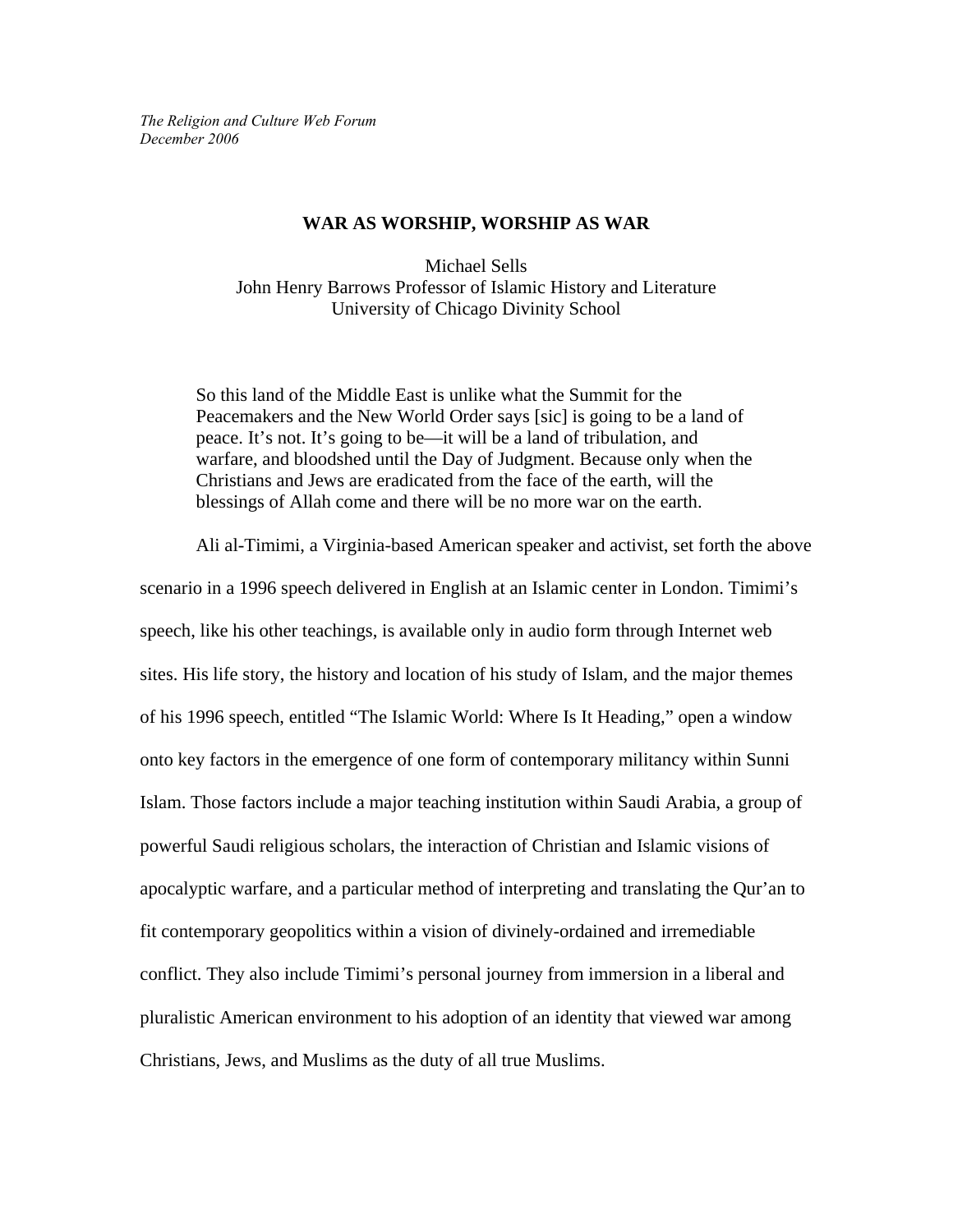On March 13, 1996, Egyptian President Husni Mubarak and American President Bill Clinton convened a "Global Summit of Peacemakers" at the Egyptian resort of Sharm al-Sheikh in response to a series of terrorist attacks in Israel. The participants in the summit, including twenty-nine of the world's government leaders and heads of state, committed themselves "to enhance the peace process, to promote security and to combat terror." Timimi objected to Clinton's desire to persuade potential Muslim suicidebombers that Jews are not their enemies. Such persuasion, he argued, constituted an attack on Islam even more dangerous than Western military and economic occupation of Muslim lands. Such persuasion was nothing less than an attempt to "annihilate Islam from the face of the earth," insofar as it enticed Muslims to abandon what Timimi expounds as God's clear command to treat Jews and Christians—always and everywhere—with enmity. Timimi argues that this divine command can be heard in the first chapter of the Qur'an, "The Opening" (*Al-Fatiha*, pronounced Fá-ti-hah). Each time they recite the Fatiha, Timimi explains, believers "refute" the Jews and the Christians. Lest anyone misunderstand what he means by "refutation," Timimi proceeds to link it to his vision of unending warfare until the final extermination at the Day of Judgment.

 The Fatiha, in addition to being the first chapter of the Qur'an, also serves a central role in the ritual prayer: five times per day, observant believers recite the Fatiha during their observances. If, as Timimi maintains, the Fatiha serves as "a refutation of Jews and Christians," then five times a day—as they stand, then bow, then kneel, then touch their head to the ground in worship—worshippers turn their entire being—body, heart, and soul—against their fellow children of Abraham. Performance of the ritual prayer, which includes proper recitation of the Fatiha, stands as the necessary prerequisite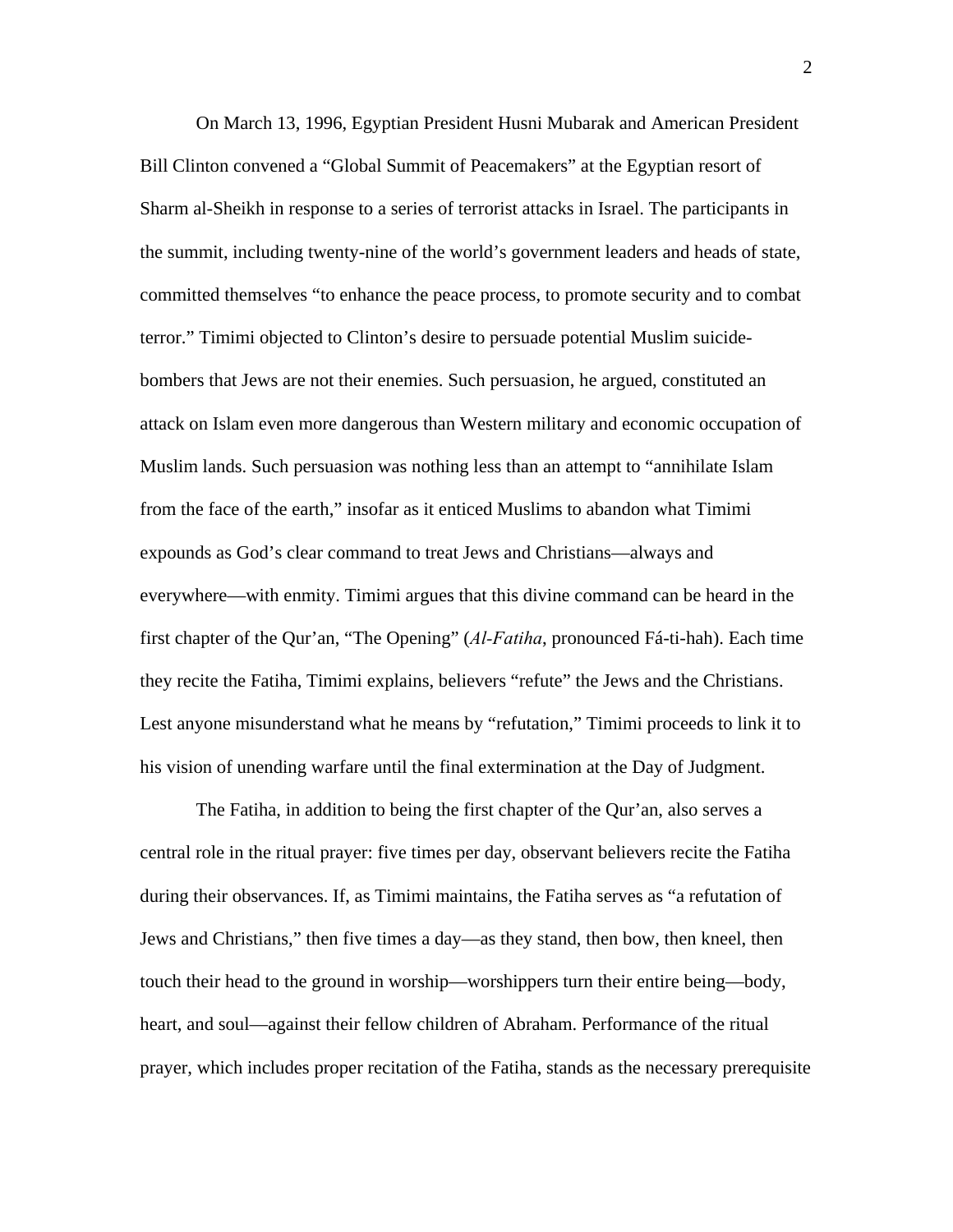to bring the human being into divine favor and compassion. Timimi emphasizes that any prayer not performed without a sincere refutation is invalid; the peace process, therefore, by its very nature, threatens the very existence of Islam by undermining the religious identity and possible salvation of the believer. $<sup>1</sup>$ </sup>

# **Timimi's Qur'an**

The Fatiha constitutes the seven most repeated verses within Islam and stands as one of the most influential prayers in recorded human history. Abdullah Yusuf Ali's *The Meaning of the Glorious Qur'an* renders it in the following manner:

> 1. In the Name of Allah Most Gracious, Most Merciful.

2. Praise be to Allah, The Cherisher and Sustainer of the Worlds;

- 3. Most Gracious, Most Merciful
- 4. Master of the Day of Judgment
- 5. Thee we do worship, And Thine aid we seek.
- 6. Show us the straight way.
- 7. The way of those on whom Thou hast bestowed Thy Grace, Those whose (portion) Is not wrath And who do not go astray.

The Fatiha resembles Christianity's the Lord's Prayer both in its themes and in its place in religious life. Each stands forth as the most widely known, memorized, and recited prayer in its tradition. Each begins with an invocation and praise of God: *Praise be to Allah, the cherisher and sustainer of the worlds* / *Our Father who art in Heaven, Hallowed be Thy Name*. Each affirms God's role in determining the end of history: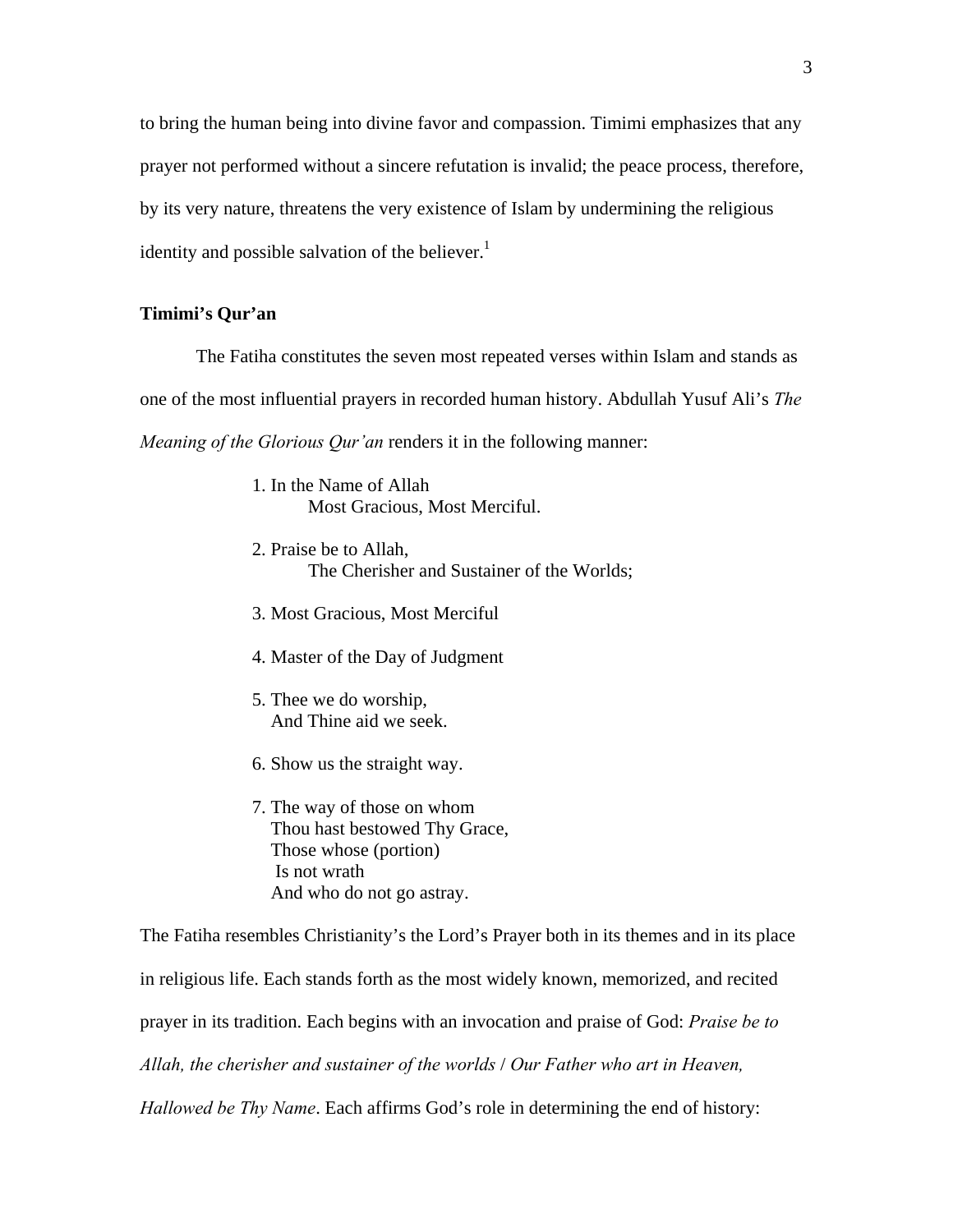*Master of the Day of Judgment* / *Thy Kingdom come, Thy will be done*. Each then petitions God for support and guidance: *Show us the straight way, the way of those on whom Thou has bestowed thy Grace / Give us this day our daily bread . . . and deliver us from evil.* Each includes a negative petition, with the worshippers asking God not to show them the way of those who have earned wrath or gone astray, not to lead them into temptation.

 Abdullah Yusuf Ali entitled his English version *The Meaning of the Glorious Qur'an* in accord with the Muslim belief that the Qur'an is, strictly speaking, untranslatable; God revealed it in Arabic and refers to it (in the Qur'an) as an "Arabic Qur'an." Renditions from Arabic into other languages are not Qur'ans or translations of the Qur'an, but approximations, translations of the "meaning" or "meanings" of the sacred text, without the full power and beauty of the Arabic. Even though they may lose the cadence, the nuances, and the deeper intimations and allusions of the original, however, non-Arabic renditions do attempt to reflect the original Arabic vocabulary. Yet we look in vain—in Abdullah Yusuf Ali's translation of the Fatiha or the vast majority of non-Arabic renditions—for any reference to Jews and Christians. And when we consult the Arabic text, we find that the Arabic words for Jews and Christians do not exist within the Fatiha at all.

 One recent English version, however, does bring Jews and Christians directly into the Fatiha, and it is that unusual version which Timimi recommends to those wishing to learn about Islam: *The Interpretation of the Meanings of the Noble Qur'an in the English*  Language by M. Khan and T. Hilali.<sup>2</sup> Khan and Hilali render the last two verses of the Fatiha as follows: *"Guide us to the Straight Way. The Way of those on whom You have*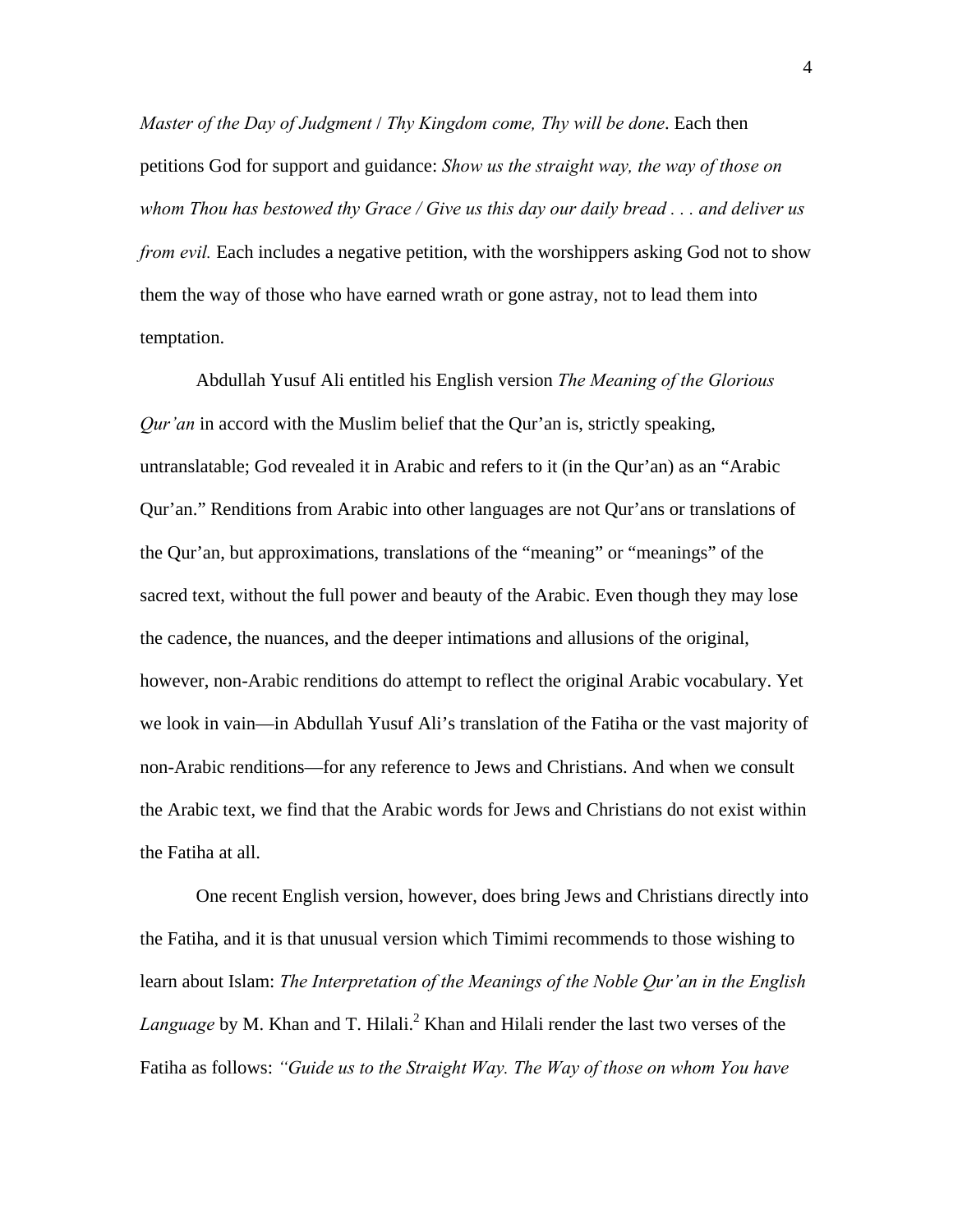*bestowed Your Grace, not (the way) of those who earned Your Anger (such as the Jews), nor of those who went astray (such as the Christians)."*<sup>3</sup> The Qur'an recounts the numerous stories of those who earned divine wrath or went astray: Adam; Cain; the people of Noah; the people of the ancient civilizations of Madyan, `Ad, and Thamud; the Banu Isra`il (sons of Israel, Israelites), groups of Jews and Christians contemporary to Muhammad; polytheists; hypocrites; those who attempt to lure believers from the true faith; believers who abandon their faith unless under compulsion; and more generally anyone who willfully rejects God's guidance and command. Through the insertion of the phrases "such as the Jews" and "such as the Christians," the new rendition fixes the meaning of the expressions "those with anger upon them" and "those who are astray."

In reciting these words of prayer, the worshipper may no longer ask himself if he has caused or merited anger or has gone astray, or if he might do so in the future, but is concerned only with the error of Jews and Christians; or, in Timimi's words, with "refuting" Jews and Christians. The Timimi-favored version assumes the need to clarify what the divine author could have said but did not (an assumption that is strange, if not presumptuous, given most Islamic understandings of the perfection and inimitability of the Qur'an). Although the worshipper recites the Fatiha in Arabic during the prayers, not in translation, translations still matter, especially for young Muslims coming of age in the West without the training in Qur'anic Arabic that is common in traditional societies. The Khan and Hilali edition trains the ears and minds of those who consult them to hear "Jews" and "Christians" beneath the more general Arabic words for "angered with" and "astray" even as they go about the task of learning the elements of classical Arabic. It thus serves as a form of linguistic and ideological inoculation against less militant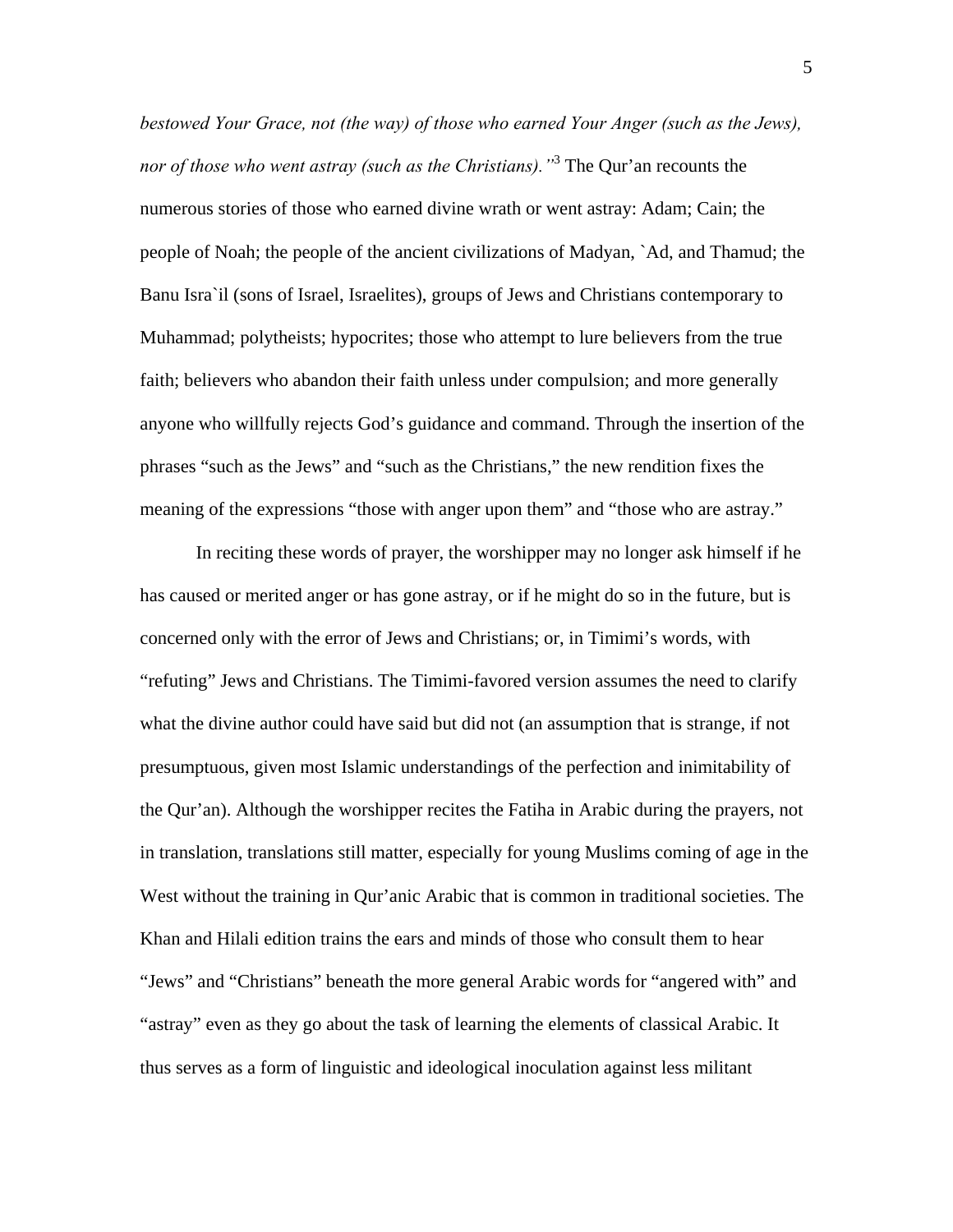understandings of Islam for those who will be reciting the Fatiha each day for the rest of their lives.

 Khan and Hilali were scholars at the Islamic University of Medina in Saudi Arabia. Their work bears the official seal of the Saudi Commission of Senior Scholars, the highest authority of Saudi state religion. That seal was signed by Saudi Grand Mufti Abdullah bin Baz, who chaired the Commission until his death in 1999.<sup>4</sup> Saudi Arabia adopted Khan and Hilali's *The Noble Qur'an* as its official English translation and, through the King Fahd Center for the Printing of the Qur'an, sponsored its distribution in both printed and electronic format within Saudi Arabia and throughout the world at no cost. The Saudi-based Haramain Foundation also distributed tens of thousands of copies of their English version of the Qur'an to American prisons.<sup>5</sup>

 In a footnote, Khan and Hilali reveal the basis of their emendation of the apparently plain Qur'anic language of the Fatiha. There they cite a *hadith*, a tradition relating the words or deeds of the prophet Muhammad, originating with Adi bin Hatim, a companion of Muhammad. Adi relates that he once asked the Prophet Muhammad: "Who are those with anger upon them?" and "Who are those who have gone astray?" To those two questions, Adi relates that Muhammad answered "the Jews," and "the Christians," respectively.

 Hadith constitute the second most authoritative source for Islam. Most hadith record words attributed to Muhammad, not, as in the case of the Qur'an, to God. For more than two centuries after the death of Muhammad in 632 CE, hadith were passed down orally from one generation to another. By the time of the most famous hadith scholar, al-Bukhari (d. 870 CE), thousands of hadith were in circulation. Early Muslim

6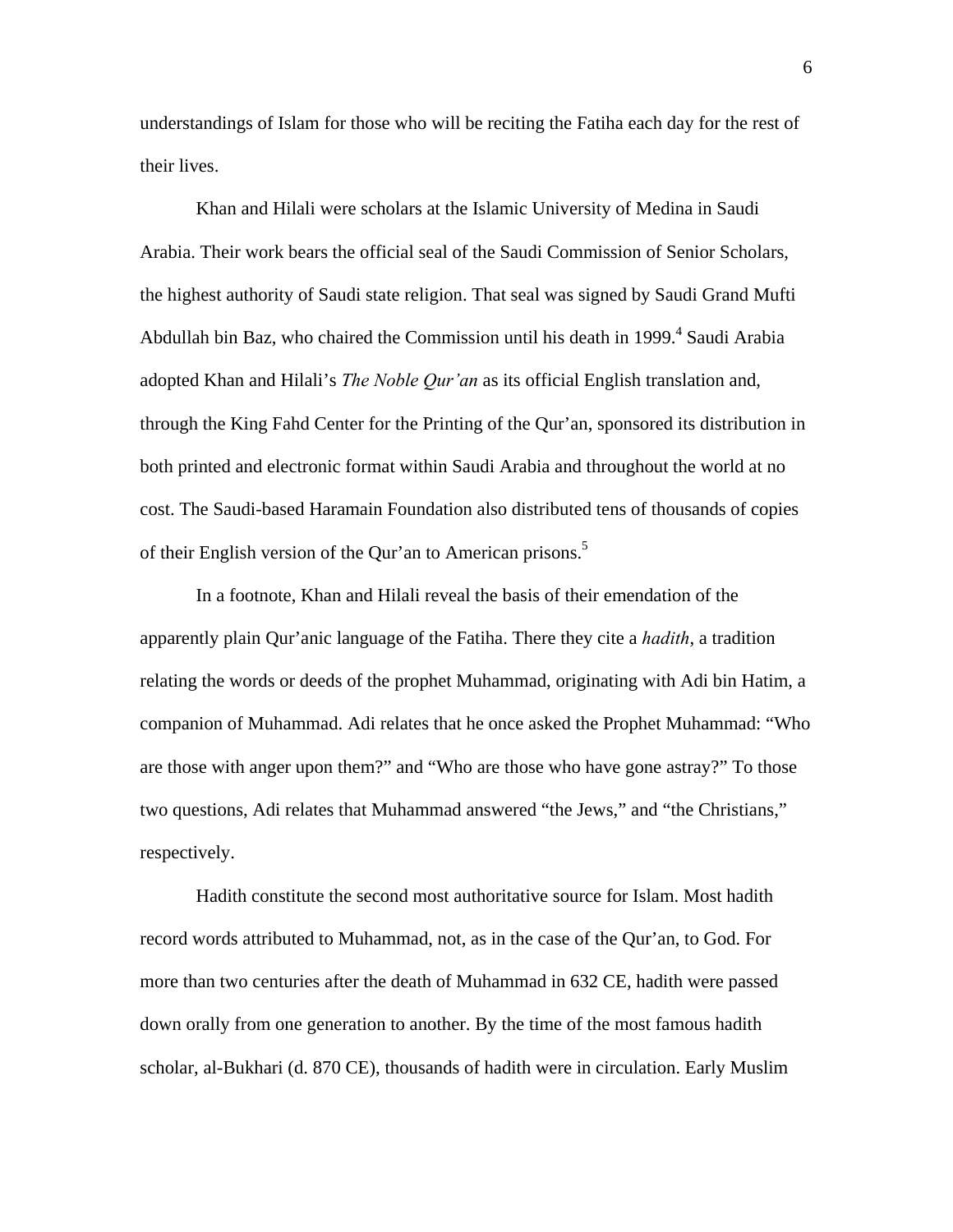scholars found some to be clearly authentic, some to be of less certain authenticity, and some to have been forged. Some hadith seemed to contradict others. Some seemed to contradict the Qur'an. In response to the confusion, scholars formed the Islamic science of hadith studies. They gathered various reports, recorded them, and examined both the substance of the words attributed to Muhammad and the reputation of those who had passed them on orally. The Sunni tradition has canonized six major collections as containing the most trustworthy hadith reports (without, however, declaring those collections to be infallible), while the Shi`ite tradition has produced its own collections.

 It is one thing to accept the validity of a particular hadith. It is quite another to interpolate it into the Qur'anic text. Muhammad's prophetic career passed through widely varying relationships with different groups of Jews and Christians. Even if Adi's report were reliable (it is viewed as a relatively weak report and does not occur in the two most widely accepted Sunni hadith compilations), it would not tell us the context in which Adi posed his question to Muhammad. Would Muhammad have meant that, at a particular moment in time, the Jews had earned divine wrath and the Christians were astray? Or did he mean that the Fatiha applied, as Khan and Hilali claim, to all Jews and all Christians at all times? If so, why did the divine author, the consummate master of expression and precision, fail to specify the intended meaning within the Fatiha itself?

 Through the selective citation of this one hadith report and through the interpolation of words based on that hadith into the Qur'anic text, Khan and Hilali work to eternalize Jews and Christians as monotonic, homogenous groups in opposition to the followers of the true faith. The two scholars employ the same method throughout their English rendition of the Qur'an. In numerous instances, for example, they insert the

7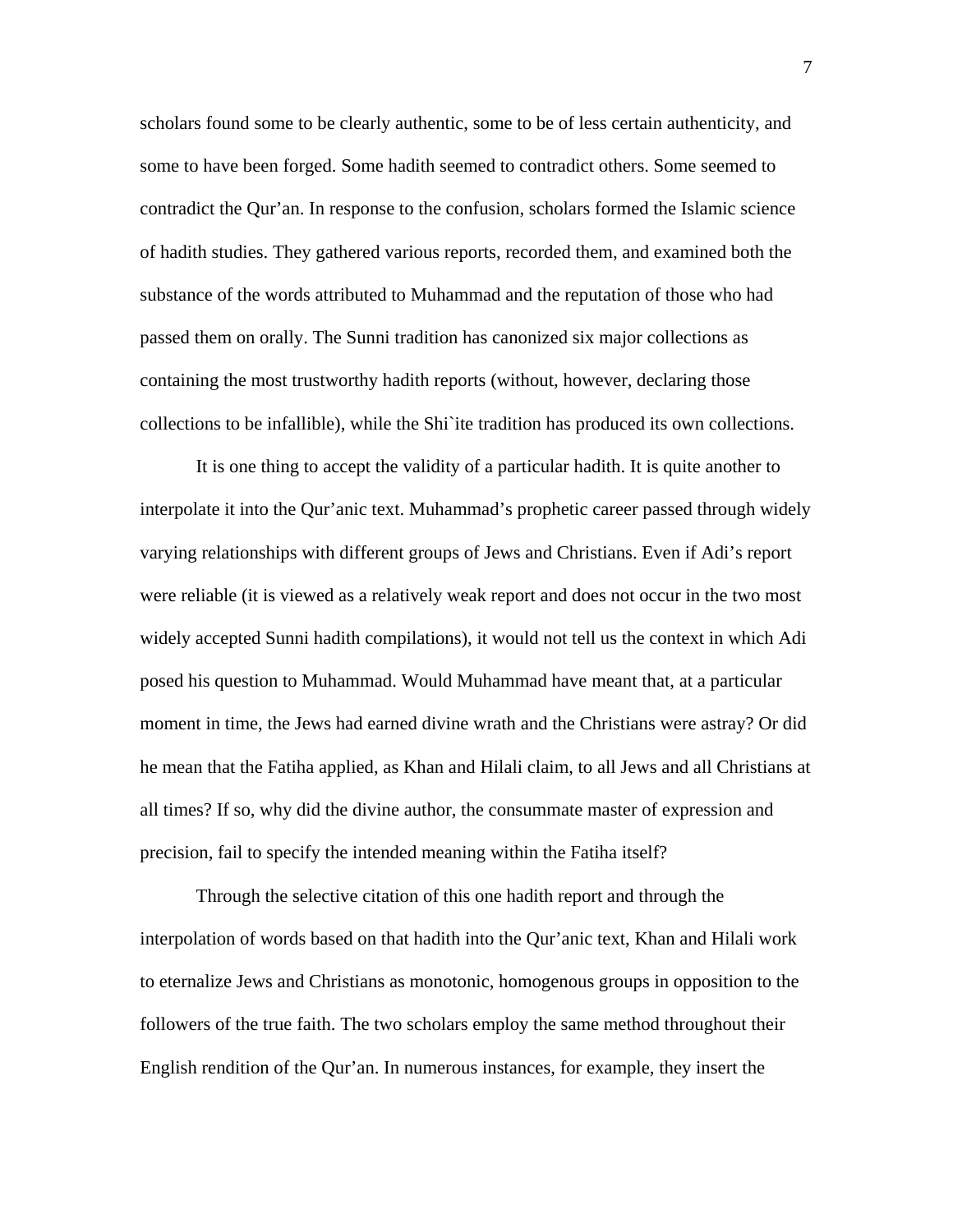phrase "the Jews" into references to unspecified groups or individuals that have incurred God's wrath. Note how the following verse (7:167) reads with or without the Khan and Halili parenthesis, for example: *"Your Lord declared that He would certainly keep on sending against them (i.e. the Jews), till the Day of Resurrection, those who would afflict them with a humiliating torment."*<sup>1</sup>

The verse appears within a long passage recounting the punishments that befell those who rejected God's word or abused his prophets, including the peoples of the pre-Islamic Arab civilizations of `Ad and Thamud, the people of Noah, the inhabitants of Madyan, and all those who disobeyed or opposed Moses, including the Pharaoh and his followers and groups of Israelites (the Bani Isra'il). As is often the case in the Qur'anic passages, the identity of the "them" singled out as examples of divine retribution can be ambiguous, as various verses continue one after another without a specification of the specific group; indeed, sometimes the identity of the group can seem to shift. The two translators thus direct the varied set of condemnations and threats against "the Jews" as a fixed, homogenous entity. In addition, by interpolating "the Jews" into 7:167 in reference to the prediction of humiliating torment until the day of Resurrection, the two translators also insinuate that "the Jews" (as an homogenous entirety) are targeted in the previous verse (7:166), commonly read as a reference to one particular group of Israelites who had neglected to observe the Sabbath: "*So when they exceeded the limits of what they were permitted, We said to them: 'Be you monkeys, despised and rejected.*'"6

 While Khan, Hilali, and Bin Baz work to establish a Qur'anic reading that rules out any respect for Jews or any peace with them, they do not neglect to target Christians as well. Take, for example, Khan and Hilali's interpolated rendition of a Qur'anic verse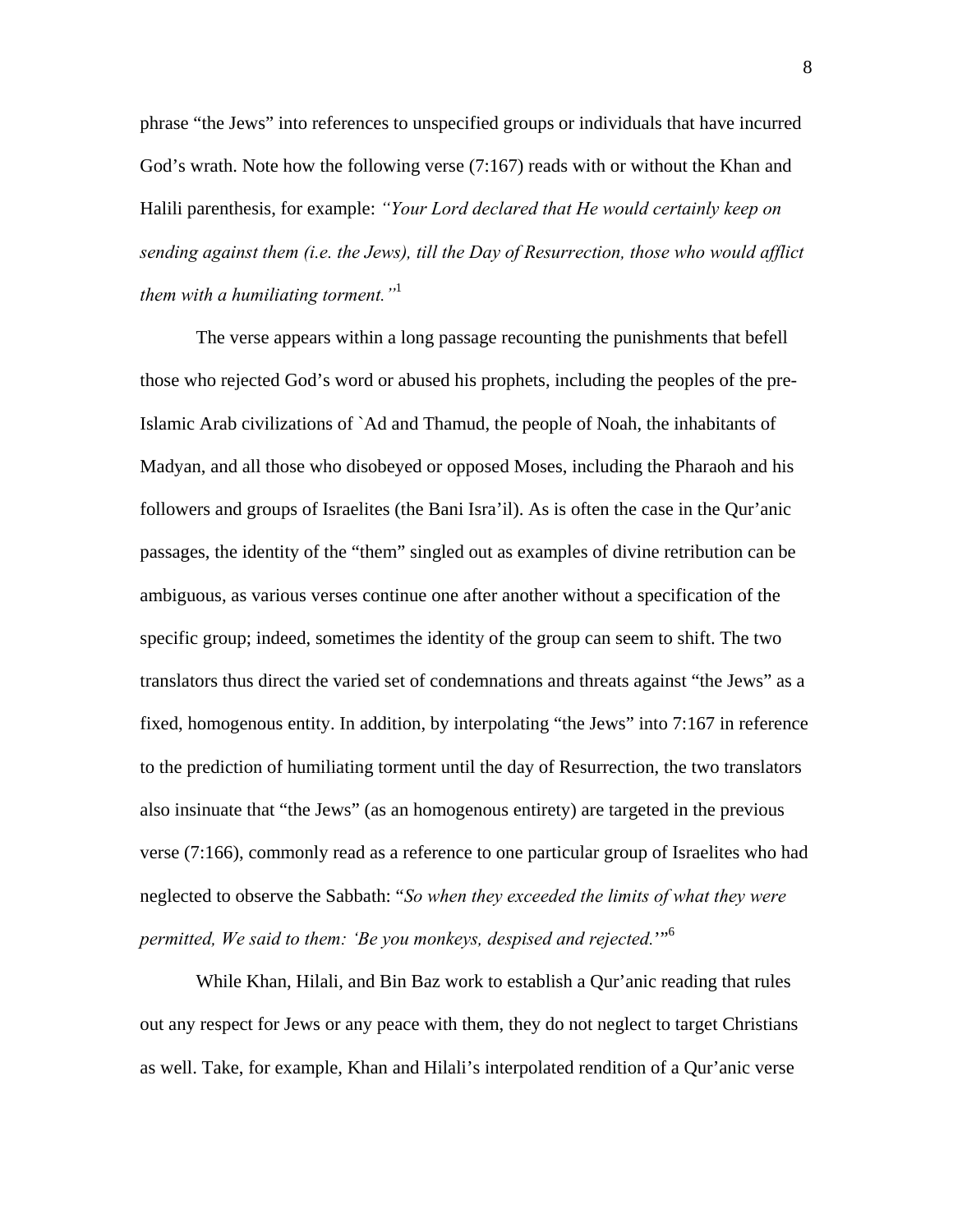depicting the Day of Judgment (88:2): *"Some faces that Day will be humiliated (in the*  Hell fire, *i.e., the faces of all disbelievers, Jews and Christians*)."<sup>7</sup> The two translators and Shaykh Bin Baz, their mentor, read the Qur'an through the assumption that Jews and Christians, although entitled to certain forms of physical toleration as Peoples of the Book, are indistinguishable from other infidels as eternal enemies of the true faith, and damned along with polytheists to eternal torment. The two translators use interpolations to strengthen each of their two alleged Qur'anic doctrines concerning Christians and Jews (divinely commanded hostility toward them in this life and eternal damnation of them in the next) by weaving each doctrine into the other.

 To establish such a reading of the Qur'an requires effort. Verse 2:62 of the Qur'an might seem to offer a more generous view of God's compassion: "*Verily, those who believe and those who are Jews and Christians and Sabians, whoever believes in Allah and the Last Day and does righteous good deeds shall have their reward with their Lord, on them shall be no fear, nor shall they grieve.*" Unable to change the evident meaning of this verse through a simple interpolation, the two translators supply a footnote stating that the verse has been abrogated by another verse, 3:85: "*And whosever seeks a religion other than Islam, it will never be accepted of him, and in the Hereafter, he will be one of the losers.*" The two authors employ here a theory of abrogation that has roots in the medieval tradition and which reads less conflict-centered passages through those that seem more conflict-centered or those that can be interpreted more easily as conflictcentered. The term "Islam" in verse 3:85 refers to groups before the time of Muhammad and is therefore not identifiable with the historical Islam as a bounded religion in selfconscious rivalry with Judaism and Christianity, but the conflict-centered theory of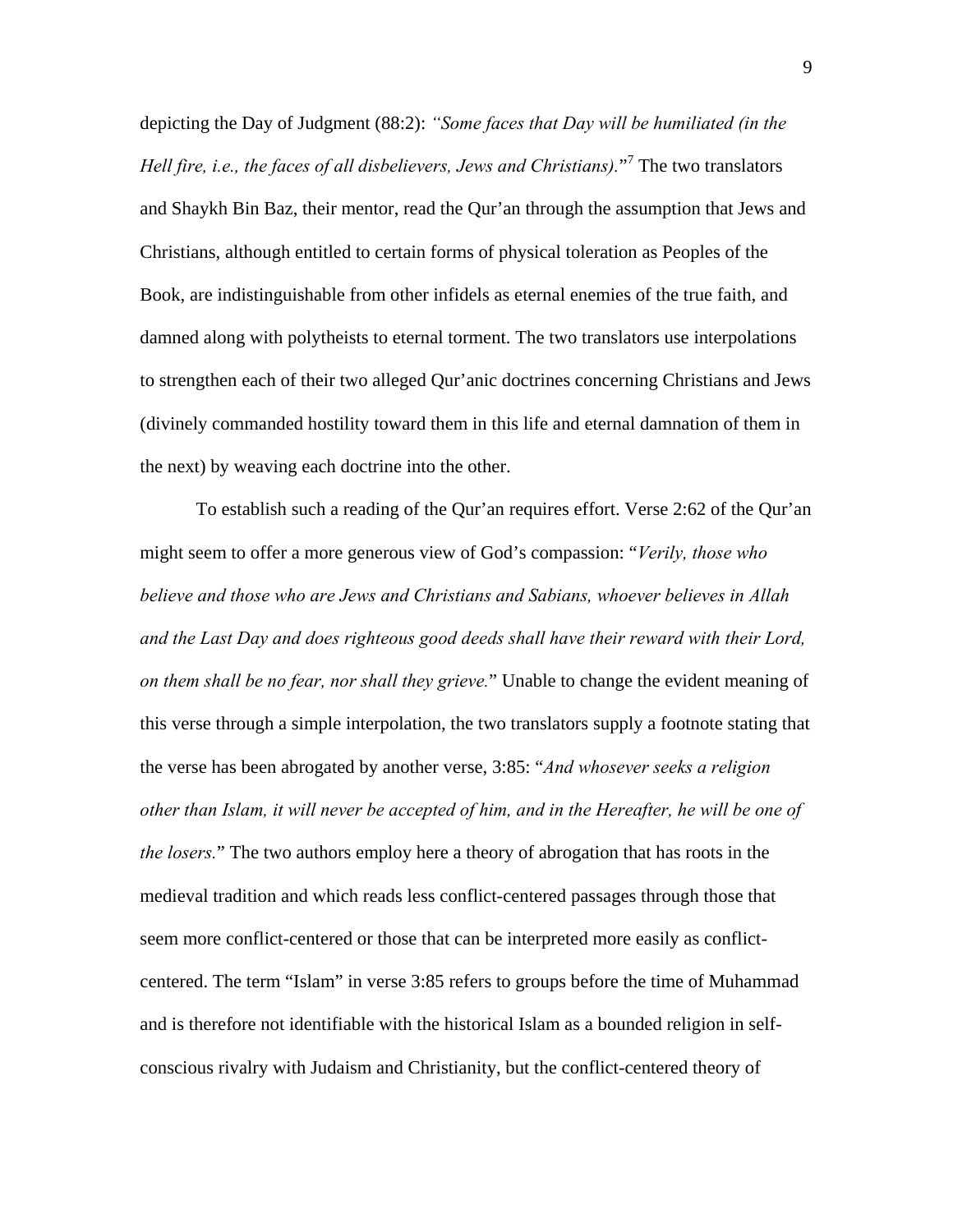abrogation employed by Khan and Halili reads the word "Islam" in 3:85 exclusively and, once having read it in that manner, uses verse 3:85 to abrogate the more openly inclusive verse  $2:82.^8$ 

 Khan employs the same strategy in his translation of one of the two major hadith collections, the *Sahih Bukhari* (the "Sound" collection of Muslim ibn al-Hajjaj, d. 878). He renders as follows the famous hadith instructing worshippers to recite the word "Amin" at the end of the Fatiha prayer: "Abu Hurayra said: 'God's Messenger said, "Say 'Amin' when the Imam says '*not the path of those who earn Your Anger (such as Jews) nor of those who go astray (such as Christians)*'; all the past sins of the person whose saying (of Amin) coincides with that of the angels, will be forgiven.""<sup>9</sup>

Why would the Khan use such interpolation in translating the hadith as well as the Qur'an? Timimi himself alludes to the reason in his speech when he recognizes the difference in authority between weak and strong hadith. The report of Adi bin Hatim, which claimed that Muhammad specified Jews and Christians as those who have earned anger and gone astray, respectively, does not appear in the two most prestigious hadith collections of Bukhari and Muslim, and is viewed by many as of weaker authority than that of the "Amin" hadith, which appears in both. By slipping the Jews and Christians as mentioned in Adi's weaker hadith into his translated text of the stronger Amin hadith and into the Qur'anic phrase quoted within the Amin hadith, Khan further naturalized his and Hilali's interpretation of the Fatiha, making it seem less like an interpretation and more like the words of both God in the Qur'an and Muhammad in the hadith.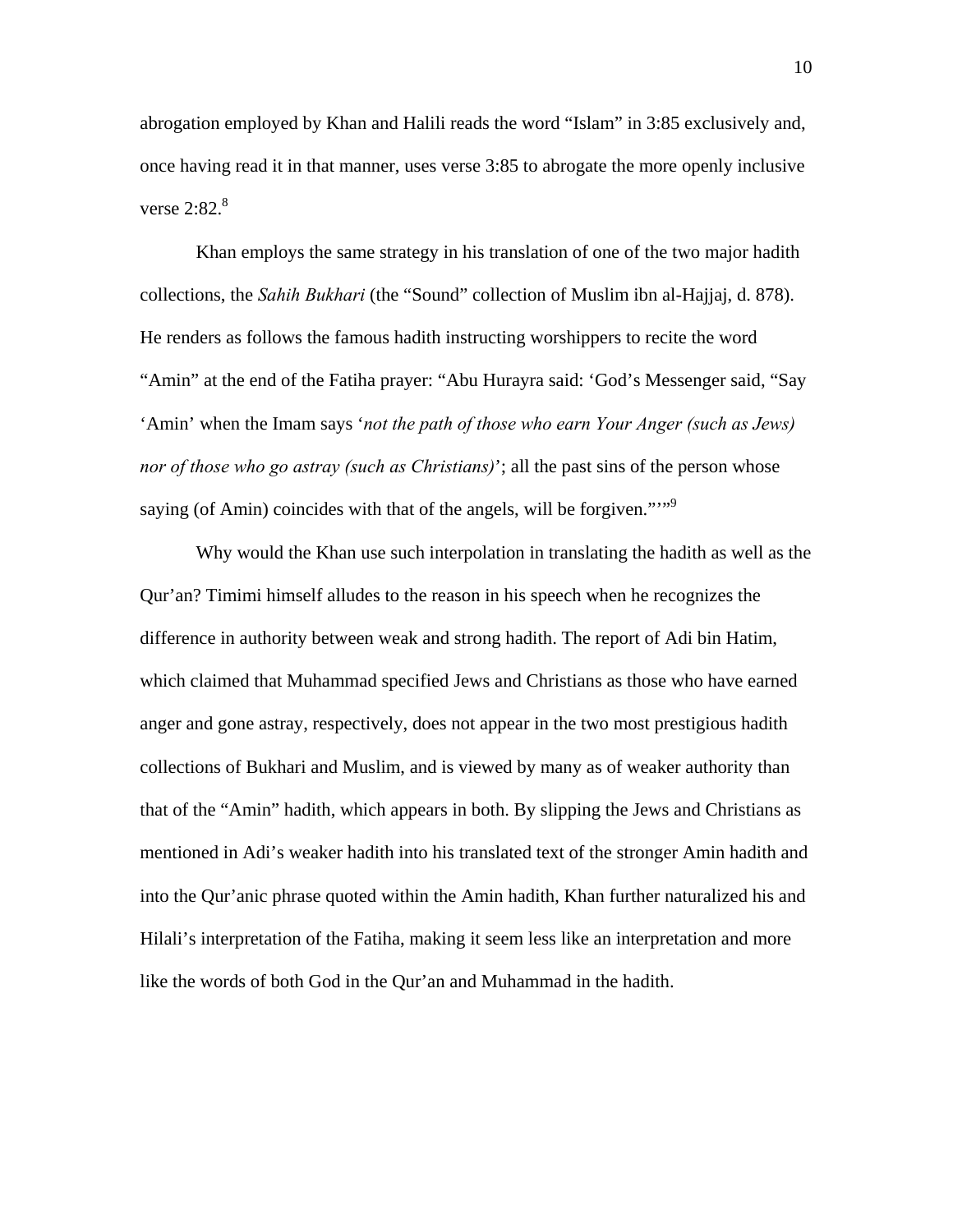### **Timimi's Islam**

How do we name or locate the version of Islam represented by Timimi, Khan, and Hilali? Timimi identifies himself as an exponent of the Salafi creed. Modern Salafism dates to an eighteenth-century movement to return Islam to the purity of the *salaf* or "select," the first three generations of Muslims: Muhammad's contemporaries, known as the *companions*, and the two generations that followed them, known as the *followers*. Salafis view the scholar and jurist Ibn Taymiyya (d. 1328) as a guiding authority; many refer to Ibn Taymiyya not by name but simply by the honorific title of "Shaykh al-Islam" (Master of Islam).

 Yet we cannot take Timimi's claim to represent Salafism at face value. Salafism constitutes a wide, diverse, and evolving movement. Some Salafis devote themselves to recreating the day-to-day specificities of early Islam, the precise physical postures to assume during prayers, the proper carrying out of ablutions, the hair, beard, and clothing style of the companions and followers, down to the particular kind of twig they use to clean the teeth. Others view the salaf period as a model of social justice to be applied within today's world. Still others view the period as a key to a renewed vitality of Islam, freed from what they view as damaging accretions and borrowings from other traditions. As in a moving kaleidoscope, these and other basic tendencies within Salafism continually merge into new combinations and shapes.

 Timimi's talk reflects more precisely the teachings of a version of Salafism taught within Saudi Arabia and known by its critics as Wahhabism, after Ibn `abd al-Wahhab (d. 1792), the Arabian revivalist who allied himself with the powerful Saud clan and established what became the official Saudi state creed. Its adherents, however,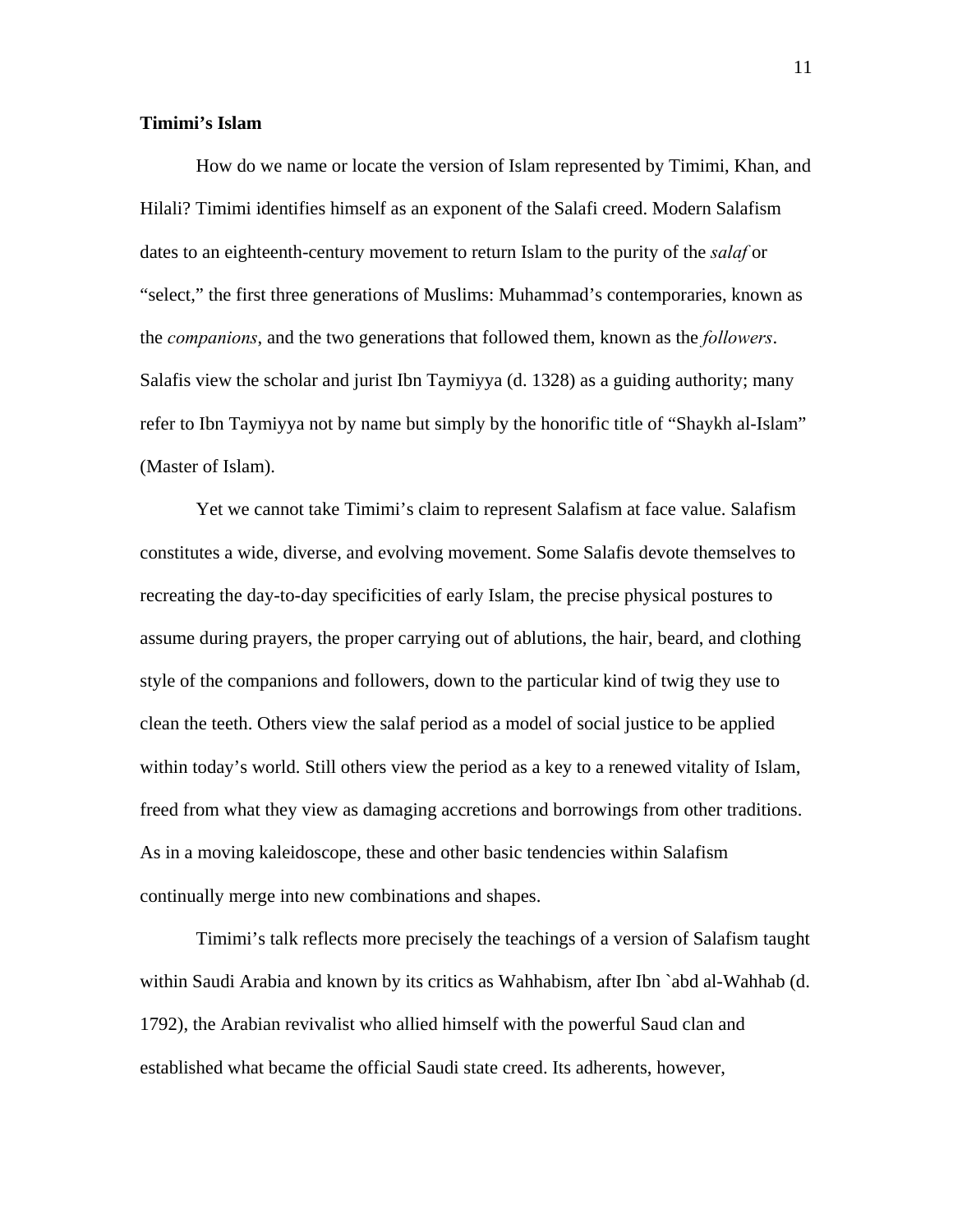vehemently reject the term "Wahhabism," insisting rather that they represent simply and only the true Islam. If pressed to offer a more specific identification, they might agree at most to call themselves Salafis. Although the Saudi monarchy may be attempting to move toward a less bellicose understanding of interreligious relations, Timimi's 1996 speech did reflect faithfully what had been, over several decades, a dominant understanding of the Islam that is taught within Saudi Arabia.

 It is Bin Baz's understanding of Islam, in fact, that flows through Khan and Hilali's English rendition of the Qur'anic text and guides central assumptions within Timimi's speeches. Jews and Christians are universally damned, Bin Baz wrote in one famous epistle and it is the duty of Muslims to "despise" them, to consider them enemies until they affirm the one God (as it is affirmed in Bin Baz's version of Islam), and to be ever mindful of their tricks and deceit.<sup>10</sup> In interpolating the phrases "such as the Jews" and "such as the Christians" into the Fatiha, Khan and Hilali took phrases, verbatim, from Bin Baz's interpretive writings on the Fatiha and then pasted them into their English version of the Qur'anic text, making Bin Baz's interpretations appear, for those still learning Arabic and relying on the translation, as if they flowed from the revelatory utterances of God.

 Through the latter part of the twentieth century, Bin Baz stood as the most important religious authority within the borders of Saudi Arabia and beyond, holding down an impressive set of high positions: Grand Mufti of Saudi Arabia; President of the Senior Scholars Committee of Saudi Arabia; President of the Permanent Committee for Islamic Research and Fatawa (*fatwa*s); Chair of the Founding Committee of the Muslim World League; Chair of the World Supreme Council for Mosques; President of the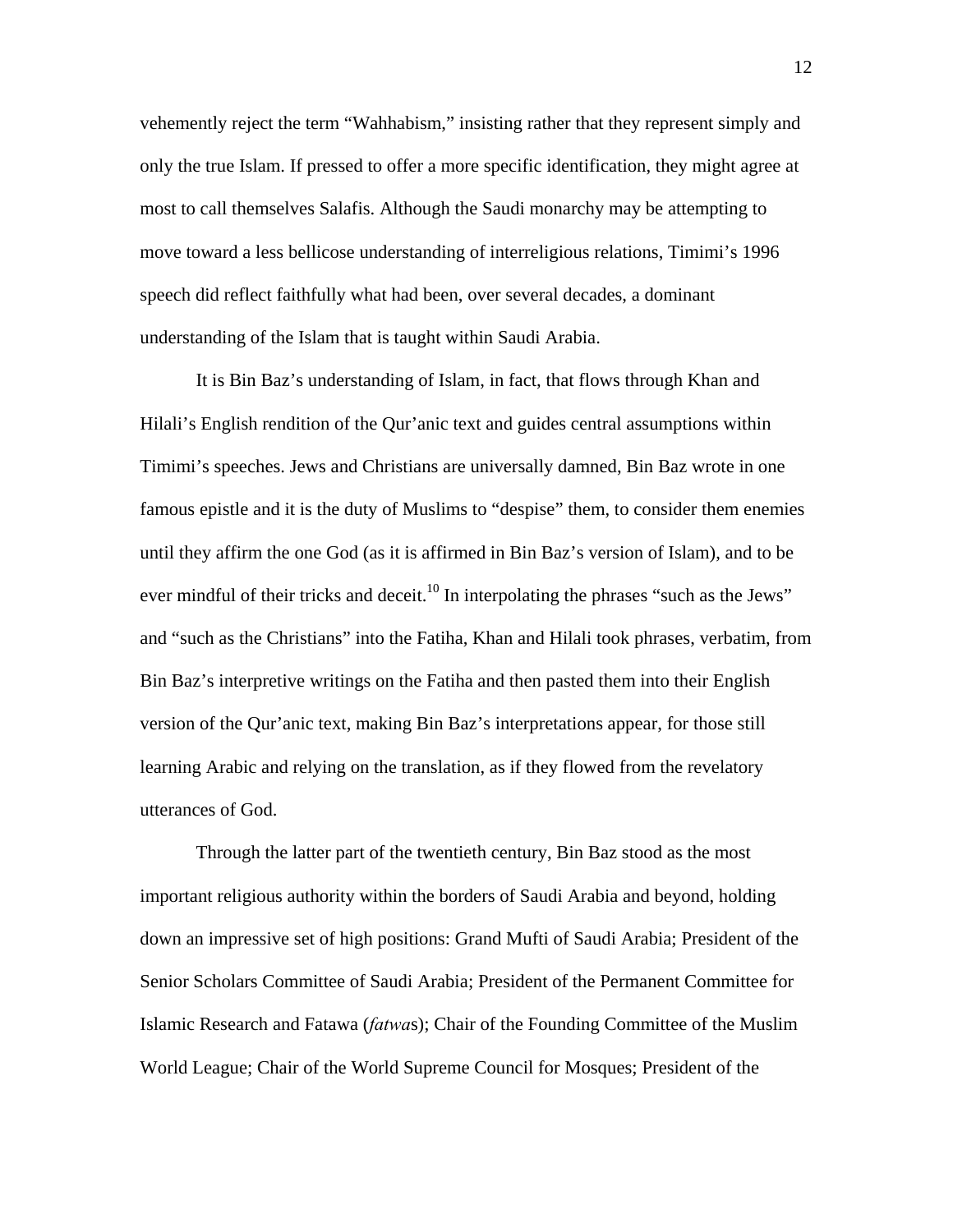Islamic Jurisprudence Assembly of Mecca; Chancellor and member of the Supreme Council of the Islamic University of Medina; and member of the Supreme Committee for Islamic Propagation (*Da`wa*).

 Khan and Hilali came to Saudi Arabia by different routes. Khan, a Pakistani-born surgeon with medical degrees from Pakistan and Britain, moved to Medina to work in the medical field. There he advanced to the position of director of the Islamic University's medical clinic. Hilali, Moroccan-born and educated in religious sciences in Morocco, received a doctorate in Berlin, and then migrated by way of Baghdad to Medina where he received a professorial appointment at the Islamic University.<sup>11</sup> Both had traveled widely. Both had studied in the West and one of them had advanced training in science and medicine.

 Khan, Hilali, and Timimi congregated around the Islamic University of Medina at the time that Bin Baz and the views he represented dominated the teaching of Islam within the Saudi Kingdom. Bin Baz did not, of course, invent the conflict-identity version of Islam he espoused. Polemical positions that treated Jews, Christians, and Muslims as three contending homogenous entities, only one of which would be accepted by God, appeared in the writings of classical Jewish, Christian, and Islamic thinkers from Judah Halevi to Thomas Aquinas to Ibn Taymiyya. Khan and Hilali followed Bin Baz in a method of selecting, sequencing, and combining sacred texts and the medieval interpretations of them in order to create a hardened form of conflict-identity. They then developed their mode of interpolation as a way of inserting back into the Qur'an (as they presented its meaning in English) the results of this method of interpretation, thus creating a contemporary version of conflict-identity and naturalizing it as a given.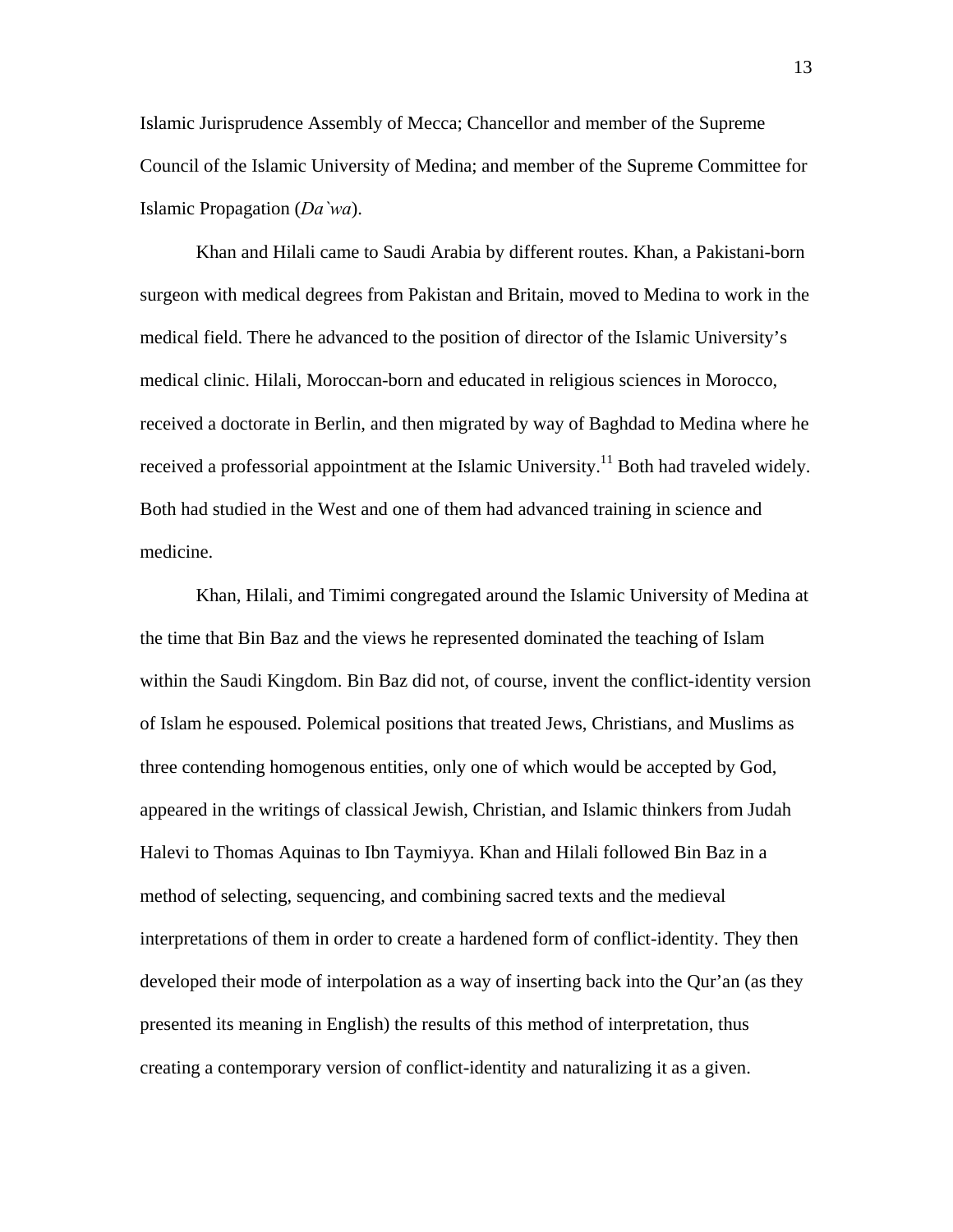To this end, they *chose* interpretations that reflected the most radical division of Muslims, Christians, and Jews into mutually exclusive, eternally hostile camps; they *sequenced* their interpretation by using those parts of the Qur'an and hadith most conducive to eternalized conflict as keys by which other verses are made subservient; they *combined* those keys in ways that further enhanced and condensed a conflictcentered understanding of belief; and then, finally, Khan and Hilali *interpolated* the results of such methods directly back into what are presented as authoritative English renditions of the Qur'an and hadith.

 Such an understanding of the Qur'an poses a problem from the perspective of a central doctrine of Salafism, that of *ijtihad* or dynamic engagement with the sources of Islam. Ijtihad, as it was developed by earlier writers such as Ibn Taymiyya and by some influential twentieth-century Saudi scholars, obligates the believer continually to ponder the Qur'an and critically to scrutinize the hadith in order to regain the vision of the salaf (the companions and followers of Muhammad) and actively to engage in the intellectual effort needed to sift through the tradition in order to verify what the salaf actually said, did, and thought. Yet the Khan and Hilali translations of the Qur'an and hadith systematically close off engagement by supplying fixed interpretations of every matter and presenting seemingly unquestionable pre-packaged versions of the vision of the salaf. It is not clear what ijtihad could amount to for the reader of the Khan and Hilali versions of the Qur'an and hadith, in which all questions are presented as resolved and the only engagement needed would seem to be one of Da`wa, the effort to persuade others to adopt the Islamic vision espoused by the two translators and their mentor.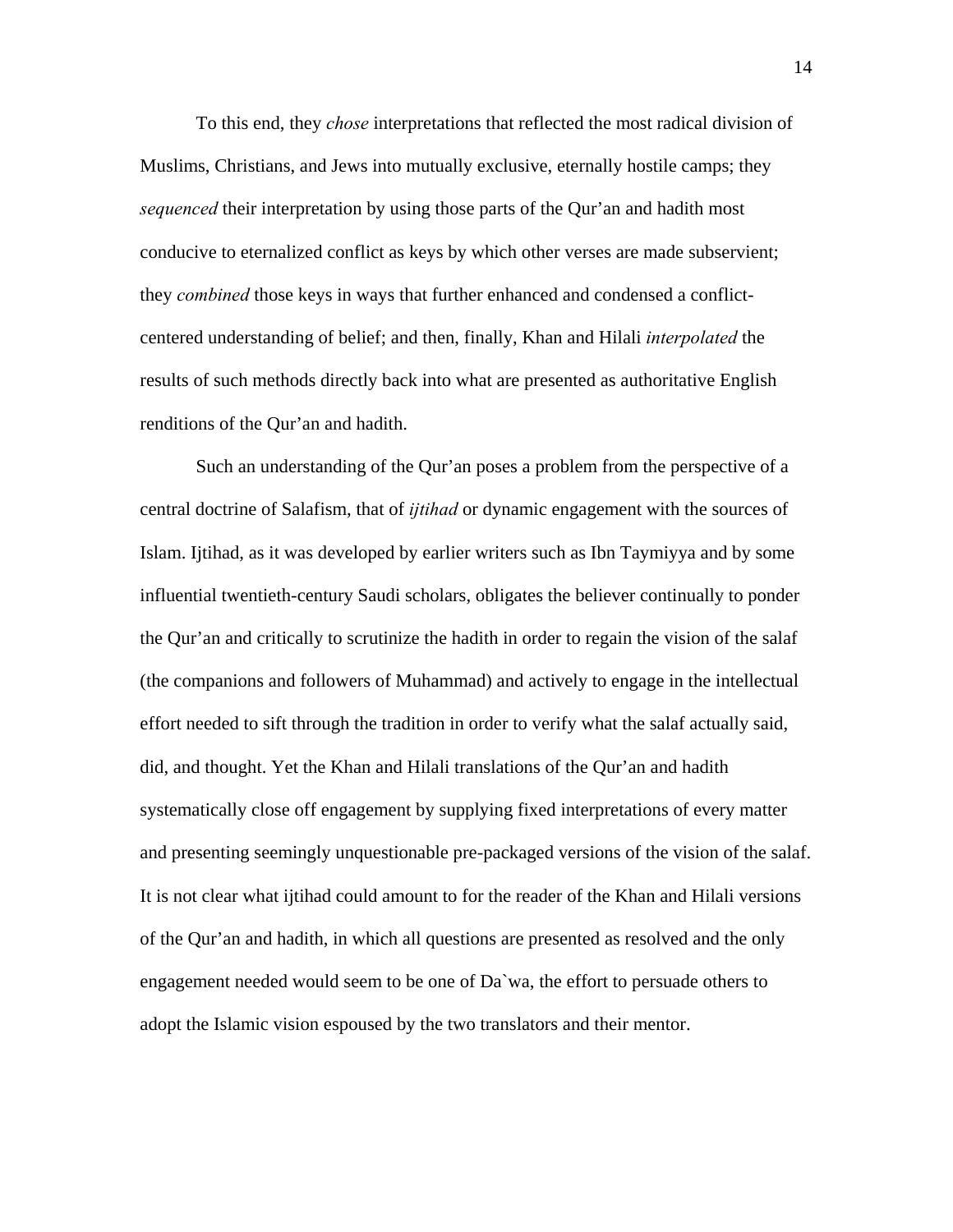The Khan and Hilali interpretation of the Qur'an offers the Muslim reader little hope of peace with believers of other religions or with Muslims who read the Qur'an differently, beyond converting them to the same interpretation. Nor does it offer any hope for peace in the geopolitical conflicts of the modern world. It negates any need on the part of the believer to engage the roots of the tradition in an attempt to think of nonviolent solutions to resolve injustice. It renders absurd the effort to understand the other, be it someone of another religion or a Muslim with a different interpretation of Islam. The other is pre-defined within fixed homogenous categories ("the Jews," "the Christians," "the polytheists"), without interior diversity. The Khan and Hilali interpolations preclude the possibility of common values between the true Muslim believer and others in the world, even as they preclude the need for deeper meditation upon the Qur'an and hadith in a manner that could lead believers to a constructive, or at least non-antagonist, relationship with those of other traditions. Instead, they urge their readers not to expect to learn anything from others about their own beliefs; such beliefs are frozen and pre-judged, and the followers of other traditions have nothing to teach about themselves.

In such a context, ijtihad seems reduced to a mechanistic application of conflictoriented interpretations from the past, selected and fixed by the Bin Baz circle of scholars, to the conflicts of today, in order to enable believers both to recognize the irresolvable nature of such conflicts and to act upon their duty to wage them. If someone outside of Islam were to come forward to seek a solution to a particular conflict, the Khan and Hilali interpolations would suggest that the proposed solution was no more than a trick by those (that is, Jews and Christians) who have been categorized within the two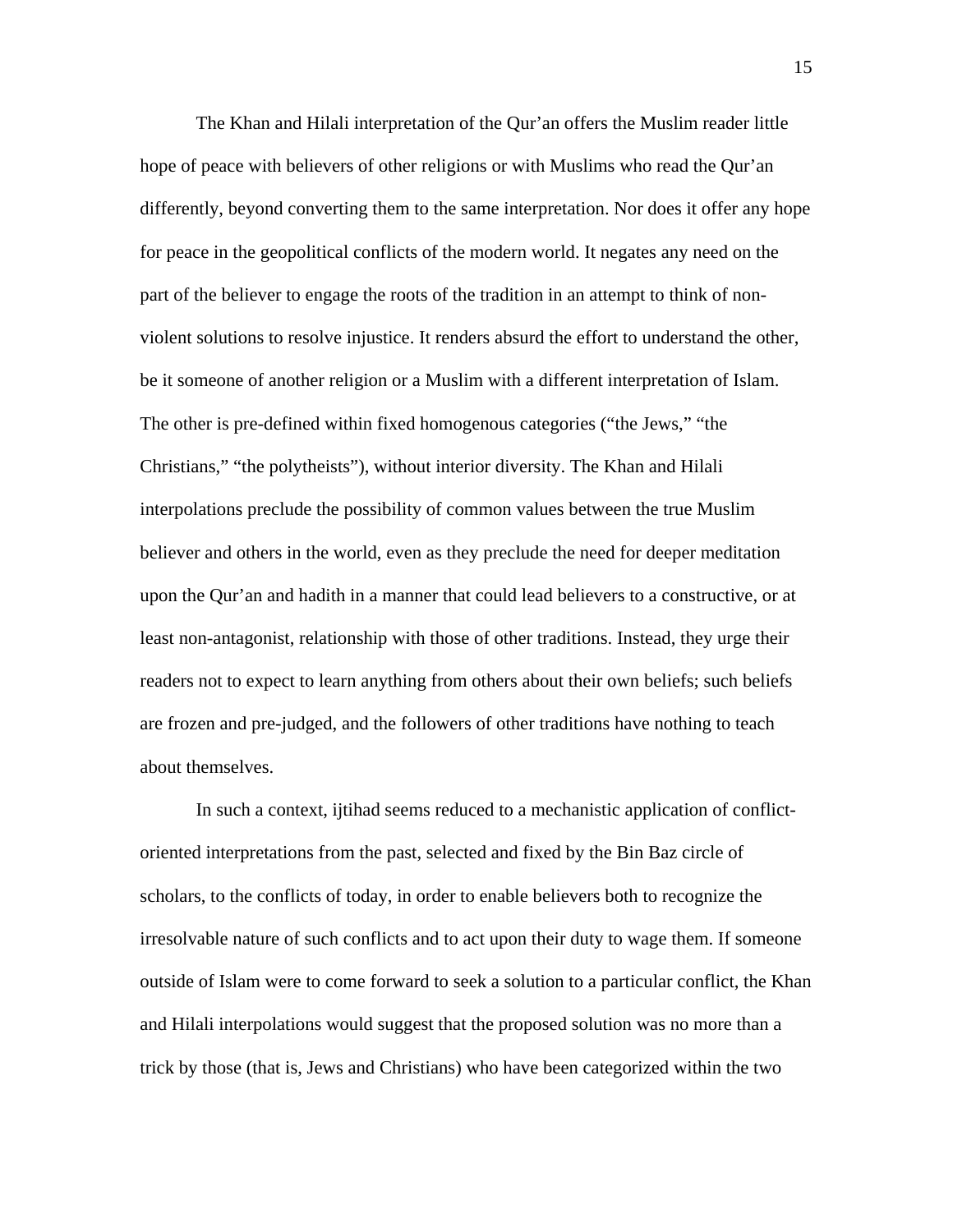translators' eternalizing parentheses as inherently deceitful. In like manner, Khan, Hilali, and Bin Baz emphasize a strain of earlier polemics that portrays any Muslim tempted to view Jews or Christians with respect as a hypocrite, that is, as an infidel masquerading as a Muslim. Thus, those who advocate mutual respect among religions are doubly damned as conspiring to destroy Islam through deceit: they are practicing the alleged eternal deceit of Christians, Jews, and other infidels, or the eternal deceit of the hypocrites, the enemies within.

 Whether or not the Saudi monarchy has the will or the ability to change such teachings emanating from the religious establishment in Saudi Arabia depends in part upon a resolution (by both Saudi and American societies) of the symbiotic paradox of mutual security and mutual antipathy lying at the heart of that alliance, $12$  that makes American oil-consumers the financiers for the production and dissemination of such teachings within Saudi Arabia and worldwide, and brings American-led globalized consumer culture into Saudi Arabia in a particularly jarring fashion.

 We return to the enigma of naming militant formations of religious belief. Timimi might consider himself an exponent of "the Salafi creed" in much the same way that an American religious militant like Pat Robertson claims to represent evangelical Christians or Southern Baptists. Just as many evangelicals or Southern Baptists might dispute Robertson's claim to represent them, so many Salafis and many Saudis might dispute Timimi's claim to speak for them. But how many? If we could conduct an adequate poll concerning evangelical and Salafi opinions on Robertson and Timimi's claim to represent each category, the number of people who might agree or disagree could change quickly, depending upon individual and collective sentiment.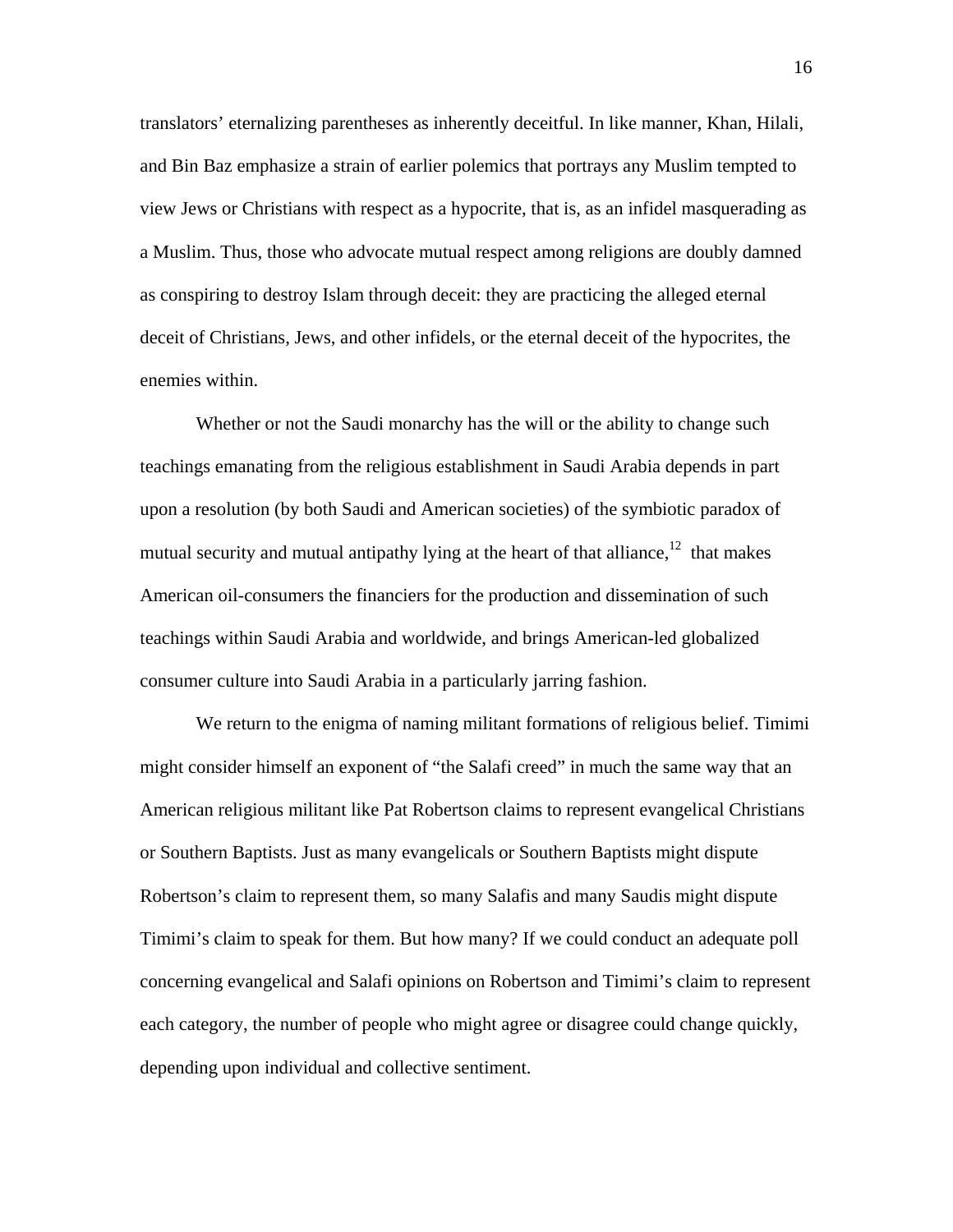Were we to name the militant interpretation of the Fatiha found in Timimi's speech, then, we might call it Bin Bazism. But even then we would encounter a problem. After U.S. troops were stationed in Saudi Arabia in the aftermath of the first Gulf War, Bin Baz issued a fatwa justifying their presence and composed the treatise "On how Peace (*sulh*) with Jews and Christians does not constitute Affection toward Them or taking Them as Clients." Influential Saudi Salafi clerics (as well as the Saudi exile Osama bin Laden) broke with Bin Baz on the issue, accusing the Grand Mufti of altering his long established position because of pressure from the Saudi and American governments. Many in the Saudi religious establishment (and many of them Bin Baz's former students) denounced Bin Baz and championed what they viewed as his original and correct view.

 Similarly, the Timimi of today may or may not agree with the sentiments of the Timimi of the 1996 speech, but such speeches, like the earlier writings of Bin Baz, take on a life of their own, and "Timimi" will remain as the author of the 1996 speech as long as that speech continues to be reproduced, circulated, and read. And were Timimi to change or qualify his 1996 statements, others might come along to champion the 1996 Timimi over the contemporary Timimi. In this sense, militant formations of belief are both mobile and fixed. When we name them by reference to a particular tradition, school, or even individual we risk freezing, and thus missing, their location. We risk attacking the tradition, school, or individual involved, and, by doing so, backing the group or individual so categorized into a corner in which the obvious response is to accept and champion the militant expression all the more vehemently. The militant expressions, while dynamic in their location, are fixed in their understanding of conflict and as long as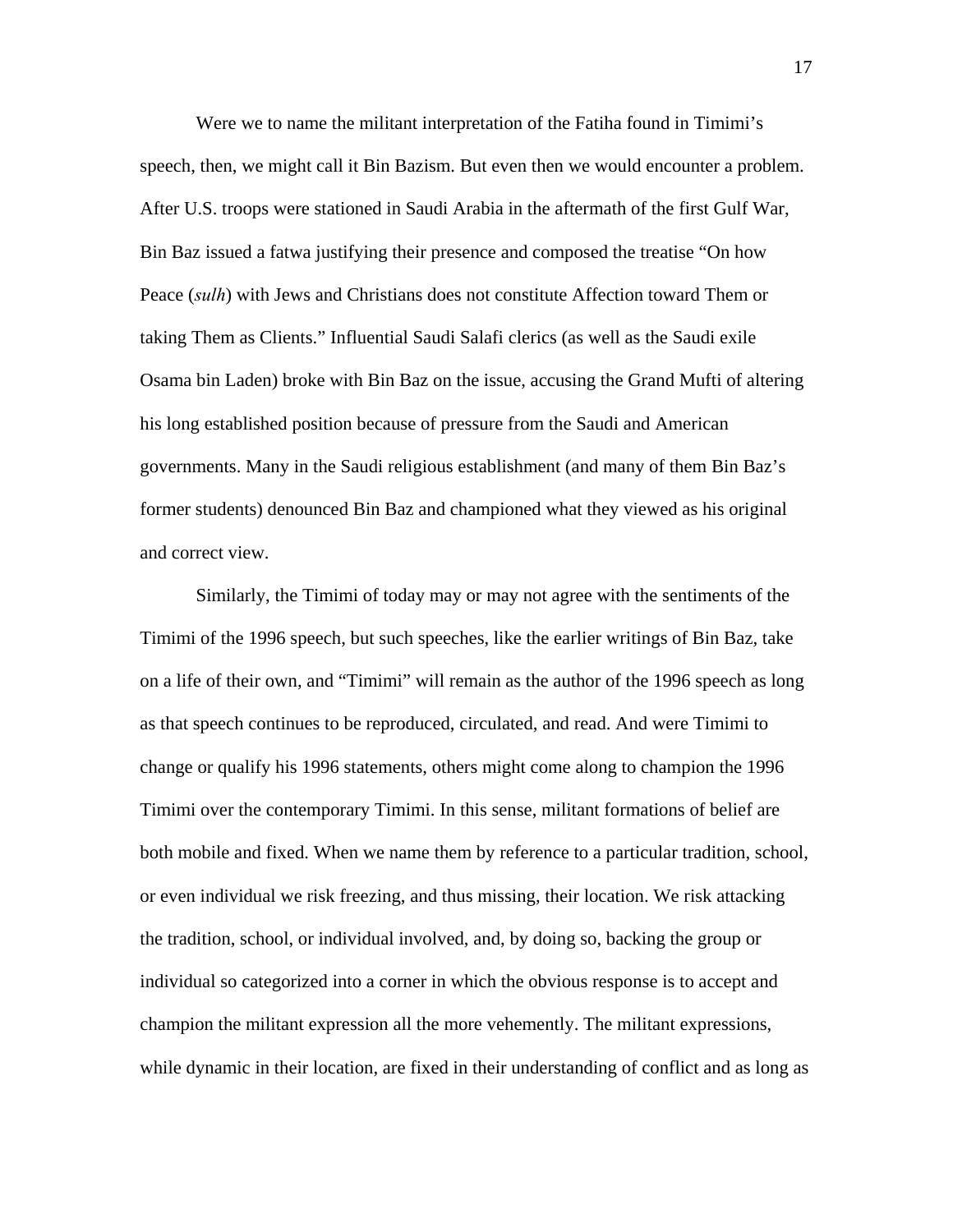the factors that produce them continue in place, they will exacerbate those factors even as they explain them as part of God's eternal, timeless command.

 Which version of Qur'anic interpretation will dominate future teaching at institutions such as the Islamic University in Medina remains to be seen. It depends not only upon a solution to interior conflicts within Saudi Arabia and the Saudi-American paradox, but also upon the conflict-identities within the United States that help lead young men like Timimi to embrace the Khan and Hilali interpretation of the Qur'an.

### **Timimi's America**

Ali al-Timimi was born in 1963, one year after his parents immigrated to the U.S. His father worked as a lawyer. His mother, who had obtained a Ph.D. in psychology, pursued a career in mental-health education. "Back in the late seventies Ali al-Timimi used to hang around our house with my son Nick," recalls Milton Viorst, a writer for *The New Yorker* magazine, who knows Timimi well enough to refer to him by his first name, Ali. "They were twelve or thirteen, classmates at a very liberal, heavily Jewish private day school." Viorst also recalls the incident that dramatically challenged Timimi's sense of belonging. Ali had attended Nick's bar mitzvah. In the midst of the occasion, the rabbi delivered what Viorst describes as an "anti-Arab diatribe."13 In 2003, Timimi recalled this incident that marked his adolescence: "We entered the synagogue and all the boys, Jewish and non-Jewish, placed yarmulkes on their heads in accordance with Jewish rituals. After the rituals, the rabbi began to address the audience. He began to attack the Arabs by saying they sought to kill young Jewish boys. I was offended that I would be associated with seeking to murder my Jewish classmates and one of my closest friends."

18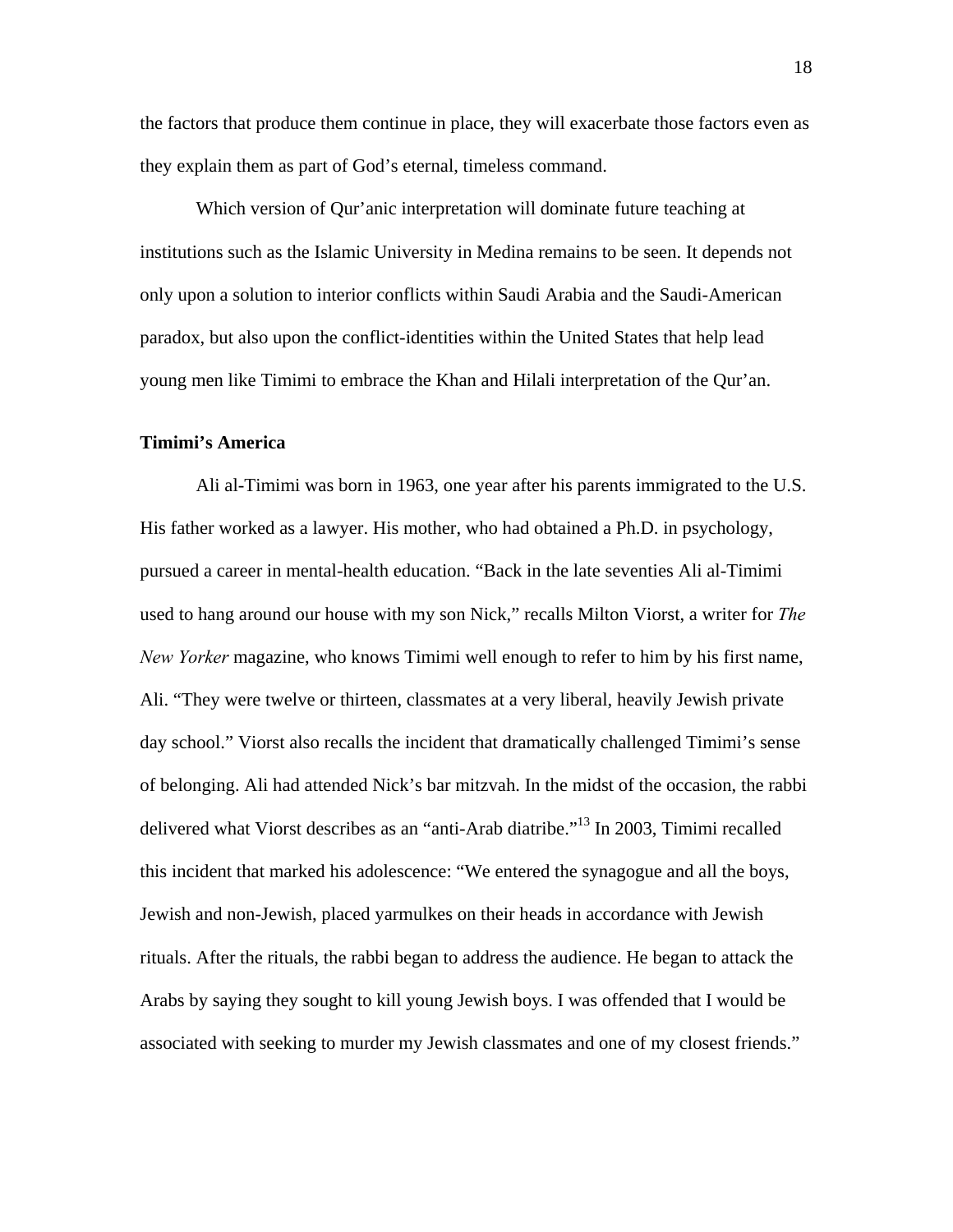A year after the bar mitzvah experience, Timimi's family moved to Saudi Arabia, where his parents had secured professional positions. Like many others from Western Muslim backgrounds, Timimi enrolled in a school that offered education in Arabic and Islam as well as courses common in Western schools. He views his meeting with his instructor Bilal Philips, a recent graduate of the Islamic University in Medina, as a turning point in his life. After studying with Philips, who has since become an internationally influential figure in Salafi circles, he returned briefly to the U.S. to complete his biology degree at George Washington University. He then decided to devote himself to further studies in Medina at the Islamic University and to participate in informal study groups at Medina's Mosque of the Prophet Muhammad, taking advantage of the open Saudi offer to provide full scholarships and stipends for any qualified young man, from anywhere in the world, to study at Islamic institutions within the Kingdom. Shaykh Abdullah Bin Baz, who as Grand Mufti would later sign the authorization for the Khan and Hilali translation, was serving as chancellor at the Islamic University. Bin Baz took a special interest in Timimi, the sincere and gifted young American, fostered a direct mentor-student relationship with him, and offered him an ideology that affirmed what the rabbi had said (that Arabs were enemies of Jews), and explained why Timimi's humiliation at the bar mitzvah was inevitable.

 After returning to the U.S. from Medina, he took an advanced degree in computer science from the University of Maryland, worked for the U.S. Department of Transportation, and served as a manager for a technology company. Intrigued by the human genome project, he enrolled in a doctoral program at George Mason University. "In a very short time," according to the biography on his internet support site, "he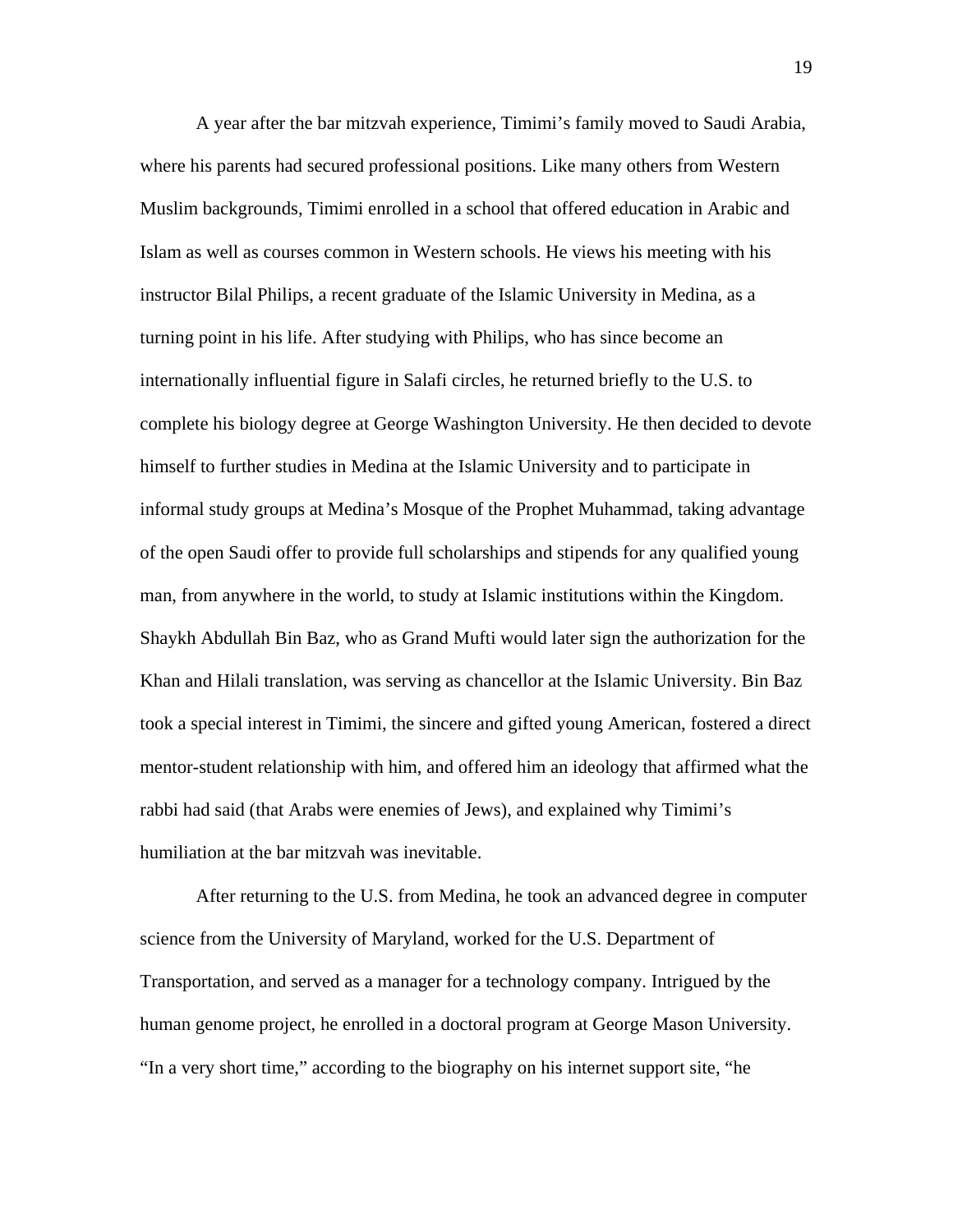published and co-authored more than 12 scientific papers in the fields of computer science, genetics and cancer. He also made several presentations at major scientific conferences, coauthored a chapter in a scientific book, and was invited to speak at national and international research events. Finally, in 2004 he received his PhD from George Mason University in computational biology." Timimi's studies did not limit themselves to biology, however. He was also studying a major religious and social phenomenon in the United States, one that has long been ignored or underestimated within American intellectual circles and among Islamic militant writers.

 While Timimi's reading of the Fatiha as a perpetual refutation of Jews and Christians grounds itself in the Saudi Salafi vision exemplified by Abdullah Bin Baz, his vision of the Middle East as "a land of tribulation, and warfare, and bloodshed until the Day of Judgment" and his prediction that the bloodshed will end only with the eradication of Jews and Christians from the face of the earth reveals some influences from a very different source.

 The "Day of Judgment" stands as a central theme within the Qur'an, and depictions of what the Qur'an refers to simply as "the day" or "the hour" tie together all periods of Qur'anic revelation. But, unlike the Christian Bible, the Qur'an provides little discussion of events preceding the Day of Judgment: the role of the Messiah or anti-Messiah at the end of time; the catastrophic battles, calamities, plagues, and bloodshed surrounding it; the return of the Messiah; the millennial kingdoms of peace that precede or follow that return; or the signs that show its imminent coming. The Biblical book of *Revelation* for example, devotes more than twelve thousand words to such matters, while the Qur'an focuses instead upon the suddenness of the day, the virtually instantaneous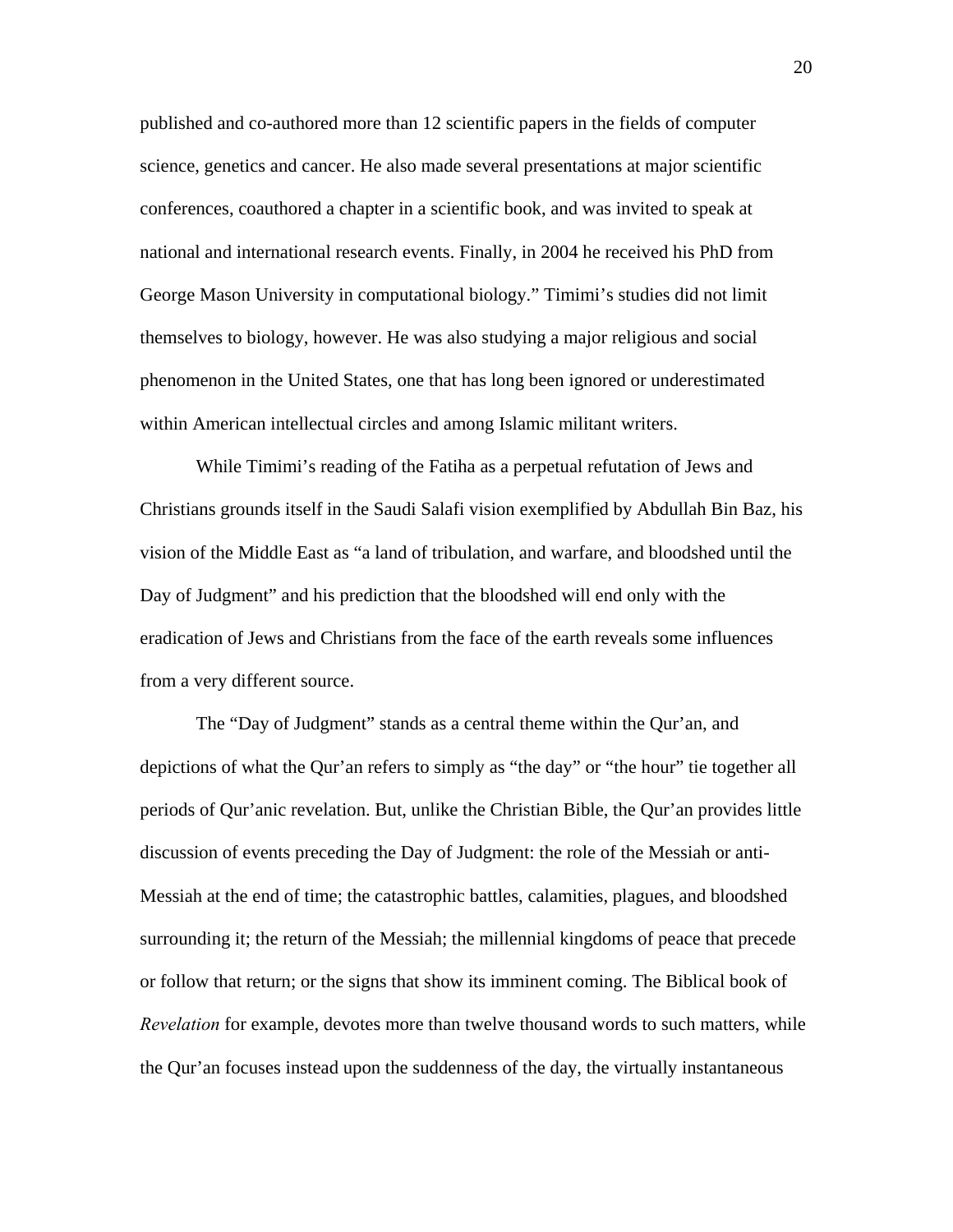cosmic transformation in which the solidity of the earth and heaven are rent, torn, melted, or otherwise annihilated and each human soul stands to hear the judgment upon its eternal destiny. Although the Qur'an does allude to future, cosmic struggles against champions of disbelief such as Gog and Magog, such allusions are rare and indirect.

 The hadith reports, however, offer more details on the topic. Some present Muhammad as returning as the Mahdi (the rightly guided one) who vanquishes tyranny and unbelief and establishes a rule of justice on earth that will usher in the final hour. Others present Jesus, the Massih (Messiah), returning to vindicate his true reality as depicted in the Qur'an (as the non-divine but divinely anointed messenger of God), to announce that the Muslims are his true followers, and to vanquish Dajjal, the anti-Messiah, along with his armies. Of the two most popular hadith collections, that known as *Sahih Muslim* (The Sound Collection of Muslim) offers the most detail. Chapter 41 of the *Sahih Muslim*, "The Book of Turmoil and Portents of the Last Hour," consists of more than one hundred reports devoted to the topic.

 In developing his vision, Timimi mentions only two hadiths regarding Jesus. In the first, the companion Abu Hurayra relates that he heard Muhammad say that "the son of Mary will shortly descend among you and will judge mankind justly by the Law of the Qur'an." After Jesus descends, the hadith continues, "He will break the cross, kill the swine, and abolish the poll tax." Many read the reference to the breaking of the cross as an end-time validation by Jesus that he was not crucified and thus that Muslims, not Christians, are his true followers; read the killing of the swine as the elimination of animals that are ritually unclean; and read the abolition of the poll tax (*jizya*) levied on Jews and Christians as the end-time abolition of the divine law or sharia. Khan and Halili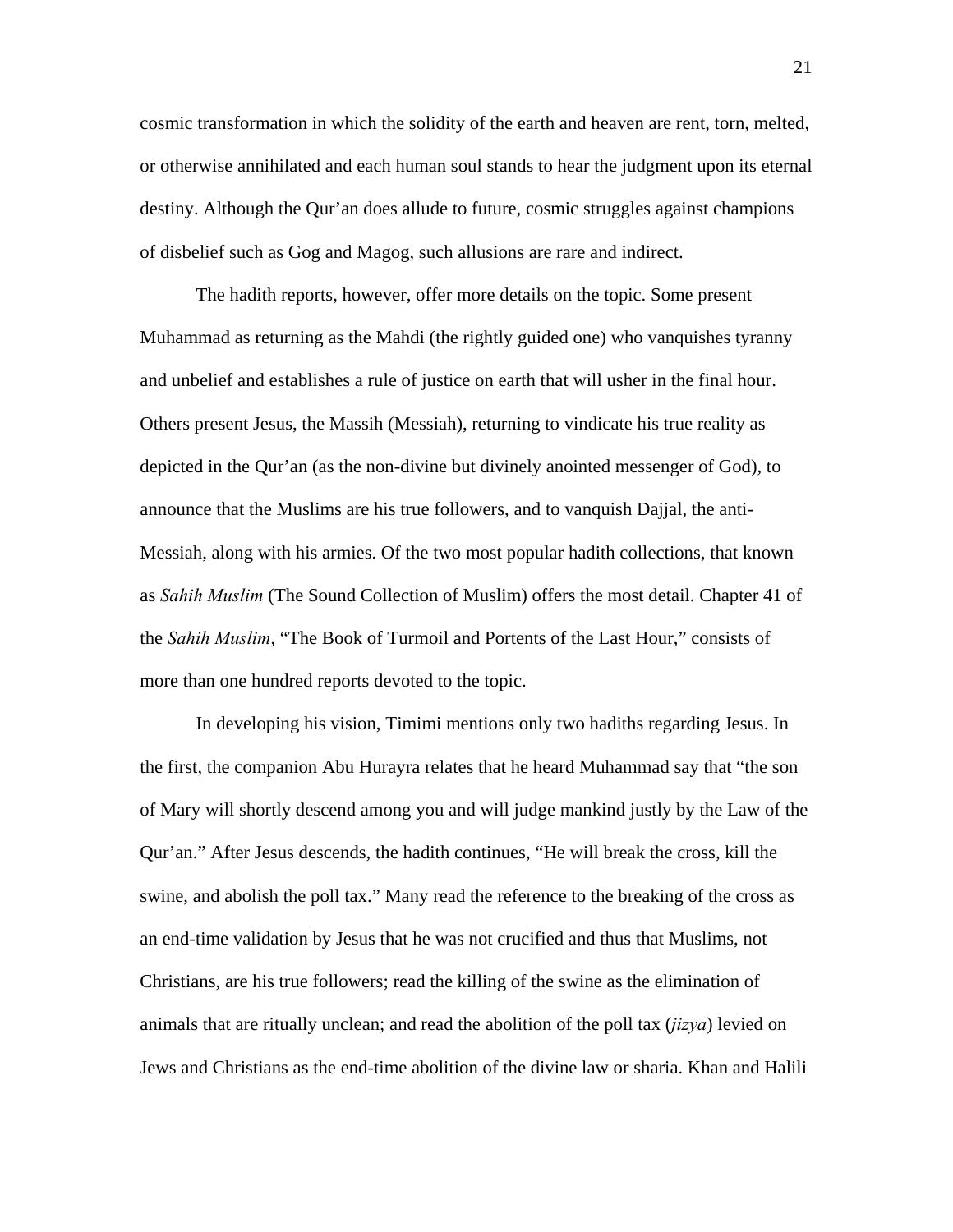refer frequently to the "breaking-of-the-cross" hadith in their translation of the Qur'an. There they interpret the abolition of the jizya to mean that "all mankind will be required to embrace Islam with no other alternative."

 Khan and Hilali then insert this hadith and their interpretation of it into footnotes of their Qur'an. Here they offer us a remarkable lesson in the creation of absolute conflict-identity as they use the breaking-of-the-cross hadith and related interpolations to turn a Qur'anic reference to a particular battle into a divine command to wage war against all non-Muslims everywhere until the end of time. In a reference to the Battle of Badr, fought between the early Muslims and their Meccan opponents in the second year of Islam, a Qur'anic verse (8:39) reads: "*fight them until there is no more discord and the entire religion is God's.*" Khan and Hilali use interpolations to negate any reading of the verse as pertaining exclusively or primarily to the early Muslim followers in their struggle with the Meccans. Instead, they universalize the verse as a command of eternal combat, not only against Meccan polytheists, but against all non-Muslims: "*And fight them . . . until the religion (worship) will all be for Allah Alone [in the whole of the world]*." They support their interpolations to 8:39 with footnotes referring to the breaking-of-the-cross hadith and to their interpretation of that hadith, thereby demonstrating the power of sacred texts to collapse past events, present realities, and apocalyptic futures into a single command, as well as the role played by scholars in shaping that command, which is capable of multiple interpretations, into an unambiguous call for unending, universal, religious war. $^{14}$ 

 Timimi follows up on their interpretation of the hadith and links it with another hadith reported by the same companion: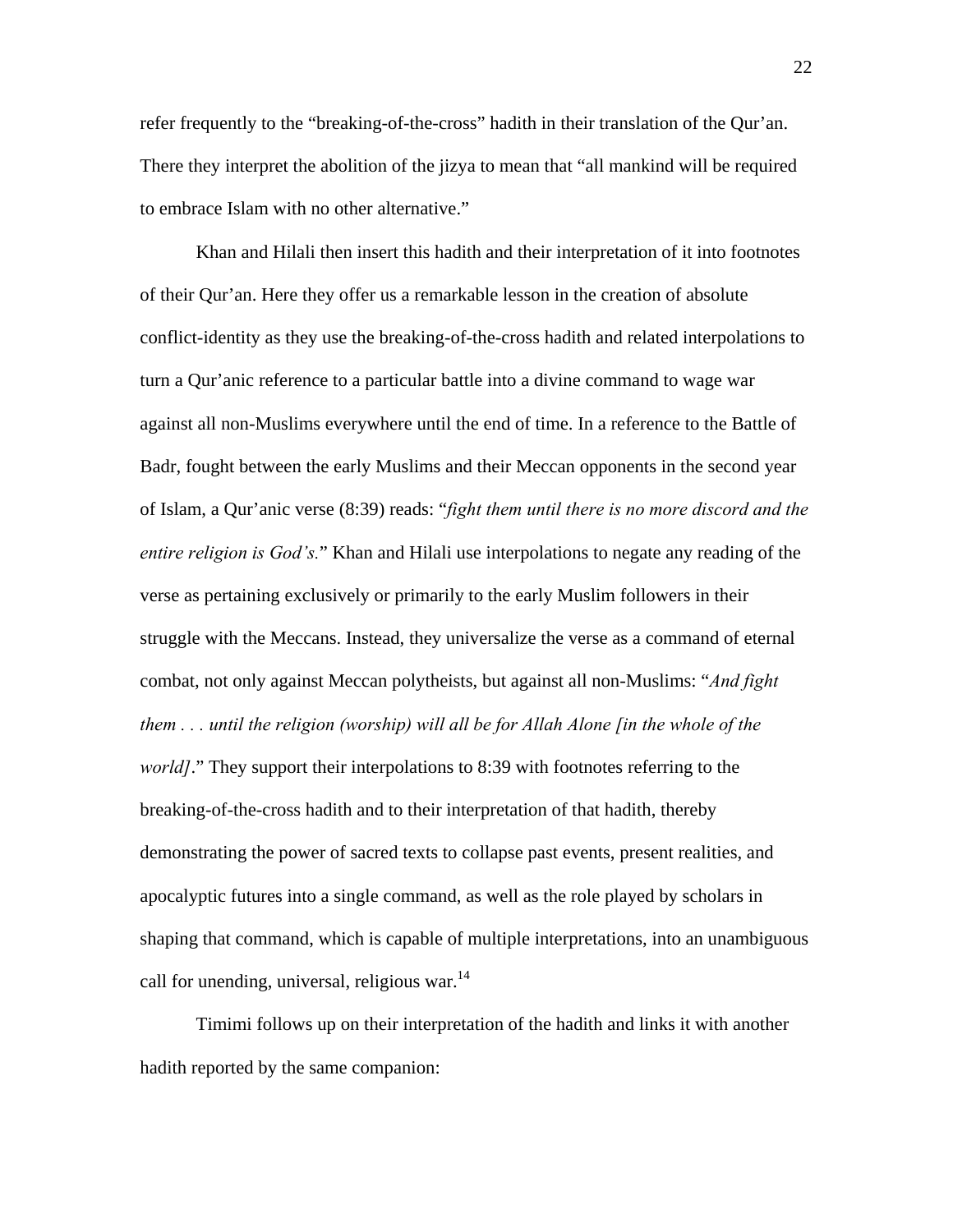Abu Hurayra reported Allah's Messenger (may peace be upon him) as saying: "he last hour would not come unless the Muslims will fight against the Jews, and the Muslims would kill them, until the Jews would hide themselves behind a stone or a tree. The tree would say: ' Muslim, O servant of Allah, there is a Jew behind me. Come and kill him! but the tree Gharqad would not speak, for it is the tree of the Jews." $^{15}$ 

Timimi does not actually quote the hadith but refers to it in passing as "the hadith of the rock and the trees which you all know." Indeed, the hadith of the rock and the tree, also known as "the hadith of gharqad," has emerged as a centerpiece of anti-Jewish polemics surrounding the Palestinian-Israeli conflict, particularly among militant Salafi circles. In alluding to the hadith, without quoting it, Timimi demonstrates not only that he found it to be an interpretive key, but that he assumed that his audience had it in mind to such an extent that he needed only to mention it in order to evoke its entire message. The hadith collections contain dozens of other speculations on Dajjal or the Anti-Messiah: his followers would be Turks, or people with small eyes and red faces, or with flat noses with faces that will look like shields coated with leather or people whose shoes are made of hair (Bukhari 4:52: 179 and 180); that Dajjal would be blind in one eye; or that he would have only one eye. None of these other possibilities are mentioned by Timimi. Timimi's speech offers us a vivid demonstration of the role of contemporary conflicts in guiding a person's selection of texts used to fashion his doctrines, even as that choice then makes the conflicts more intractable.

 While the materials for Timimi's 1996 speech existed within the schools and circles in which he traveled, what personal reasons might have led him to embrace those particular materials and to tie them together in the way that he did? Timimi offers an intriguing clue in his 1996 attack on the "Summit of the Peacekeepers" and the attempts of then-President Bill Clinton to persuade would-be Palestinian terrorists that Jews are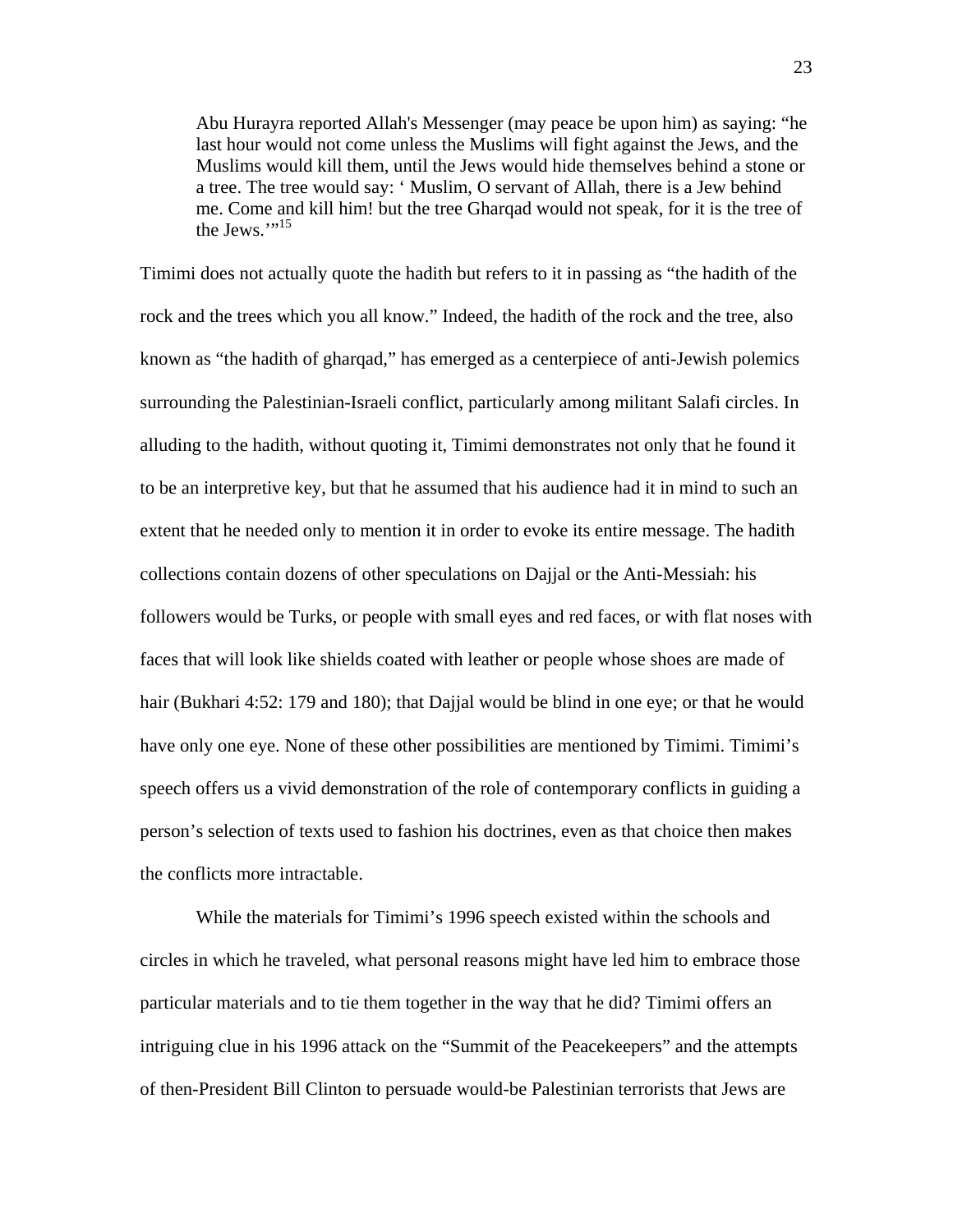not their enemy. Timimi recalls that Clinton appeared in Israel "wearing the Jewish yarmulke on his head," reading Jewish prayers, and praying at the graves of Jewish victims of terrorist attacks. He goes on to denounce what he considers the blandishments of Jews and Christians who try to convince Muslims that "we are neighbors, we drink beer together, what's the big deal."

 The Timimi of 1996 seems to be attacking the Timimi of 1977, the young Timimi who as a Muslim Arab American considered himself a neighbor and friend of Jews and Christians, and who, according to Viorst, drank beer with them, and who, in both his own and Viorst's account, attended a bar mitzvah and wore a yarmulke—only to encounter a militant rabbi denouncing Arabs as killers of Jews. The humiliation and rejection experienced by Timimi at the bar mitzvah might have led to different reactions. He might have devoted his life to explaining that Arabs are not by nature antagonistic toward Jews. Instead he came to champion the rabbi's view that he, as a Muslim Arab, was indeed, by definition, an enemy of Jews, affirming his new sense of identity through a symbiotic reaction.

 The personal incident may constitute one factor in Timimi's conversion to a militant version of Islam. His studies in Saudi Arabia, where a conflict-identity version of Islam was taught as Qur'an, would constitute another. At some point, human choice, environmental factors, and global interpretive contexts intersected in a fateful encounter, no single factor of which may be the dominant cause, but each of which is significant.

 Timimi cited five works on his list of recommended reading for those wishing to learn about Islam: Khan and Hilali's *The Noble Qur'an* and treatises by Bilal Phillips, al- `Uthaymeen, Bin Baz, and the World Assembly of Muslim Youth (for which Bin Baz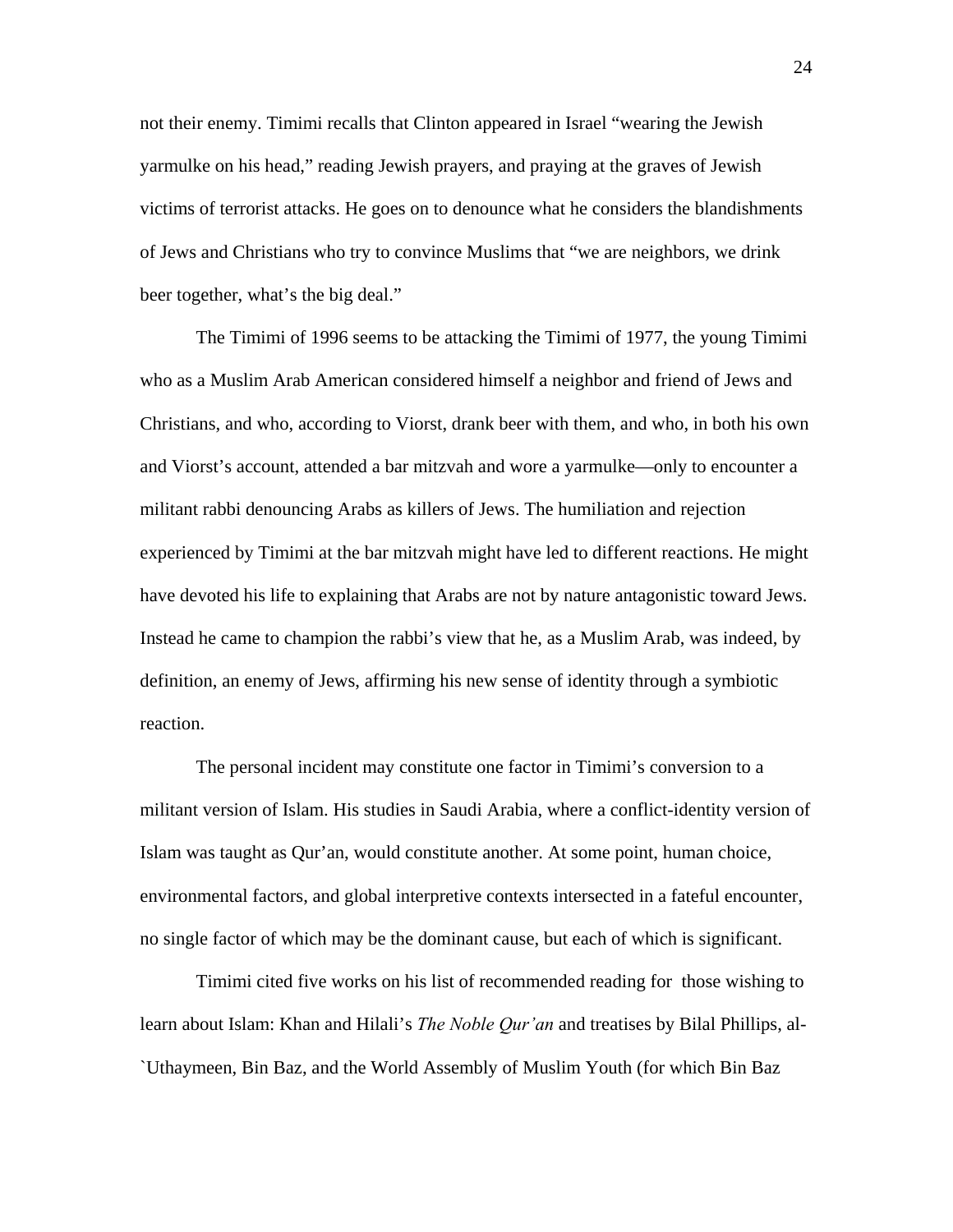was the guiding intellectual force). Along with Bin Baz, `Uthaymeen (d. 2001) was one of the two most important authorities in Saudi Islam over the last decades of the twentieth century. `Uthaymeen's teachings on the alleged obligation of enmity toward Jews exceeded in intensity even those of Khan and Hilali. While Khan and Hilali used their interpolation method to insinuate that "the Jews" as a homogenous entity were and are the enemies of Islam, were condemned by God to be humiliated to the end of time, and were turned by God into pigs and monkeys, `Uthaymeen asserts such charges directly and hardens them further.

 One of `Uthaymeen's treatises includes chapters with titles such as "The Emnity of the Jews towards the Muslims and their Evil Characteristics"; "The Trend of the Jews in Murdering Prophets and their Antagonism towards the Religion of Islam and the Messenger of Allah, Blessings and Peace upon Him"; and "The Necessity of Preparing to Fight the Jews and All Other Enemies of Islam." `Uthaymeen provides the following summary of his argument: "O Muslims! The Jews are notorious for their betrayal and treachery. They incurred Allah's curse and are deserving of His wrath. They made lawful what Allah prohibited through stratagem and cunning. This is why Allah cursed them and transmuted them into monkeys and pigs. Shame is pitched over them like a tent wherever they are found, except when under a covenant of protection from Allah and from men." In `Uthaymeen's epistle, we witness the selection and combination of anti-Jewish traditions present in polemics by classical Muslim writers and stereotypes borrowed from Western Christian anti-Semitic writings. Both sets of anti-Judaic polemics have increased in tandem with the Israel-Palestine conflict, even as such polemics seriously exacerbate that conflict.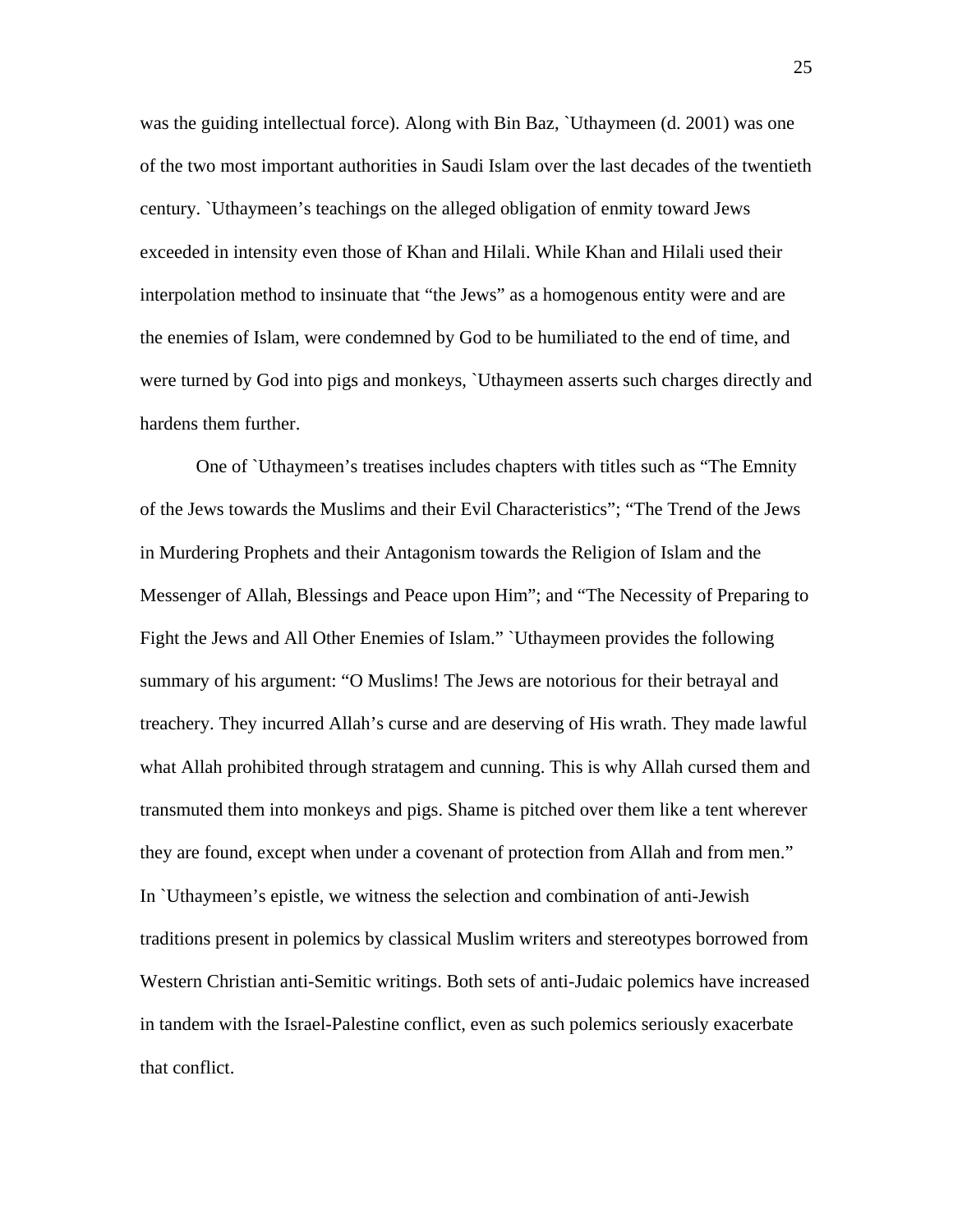Yet neither the interpretations of the Qur'an on which Timimi draws, as militant as they are, nor the hadiths he selects, however disturbing they might be, refer explicitly to a full-scale global battle leading to the eradication of all Christians and Jews. Although Islamic messianic traditions contain a range of speculations about the final days and the return of two champions of Islam—Jesus the Messiah and the Mahdi—it is not from them that Timimi's speech draws the language "tribulation, and warfare, and bloodshed until the Day of Judgment." Their source is outside of the Islamic tradition entirely.

 In the prelude to his depiction of the final battle contained in his 1996 speech, Timimi offers a short history of the Christian Zionist movements. He begins by reviewing the story of how British officials, such Lord Balfour and Lloyd George, grounded their declaration of British support for a modern state of Israel in their readings of the Christian Bible, events known well by Arabs and Muslims concerned with the Israeli-Palestine dispute. He moves past this well known story to discuss American Christian Zionism, a subject ignored or underestimated by many Arab, Muslim, and secular American critics of American policies in the Middle East who, baffled by the strength of the Israel lobby in an electoral democracy with a tiny percentage of Jewish population, have slipped into the fallacy of attributing all of that strength to the alleged domination of Jews over American media and politics.

 By contrast, Timimi recounts that William Eugene Blackstone, whose 1878 book *Jesus Is Coming* became a major best-seller and was translated into 48 languages, also authored the 1891 petition to President Benjamin Harrison, known as "The Blackstone Memorial" that urged American support of a Jewish state in Palestine. Timimi offers a mini-lesson in the teachings of American evangelist Jimmy Swaggart: that a "spiritual

26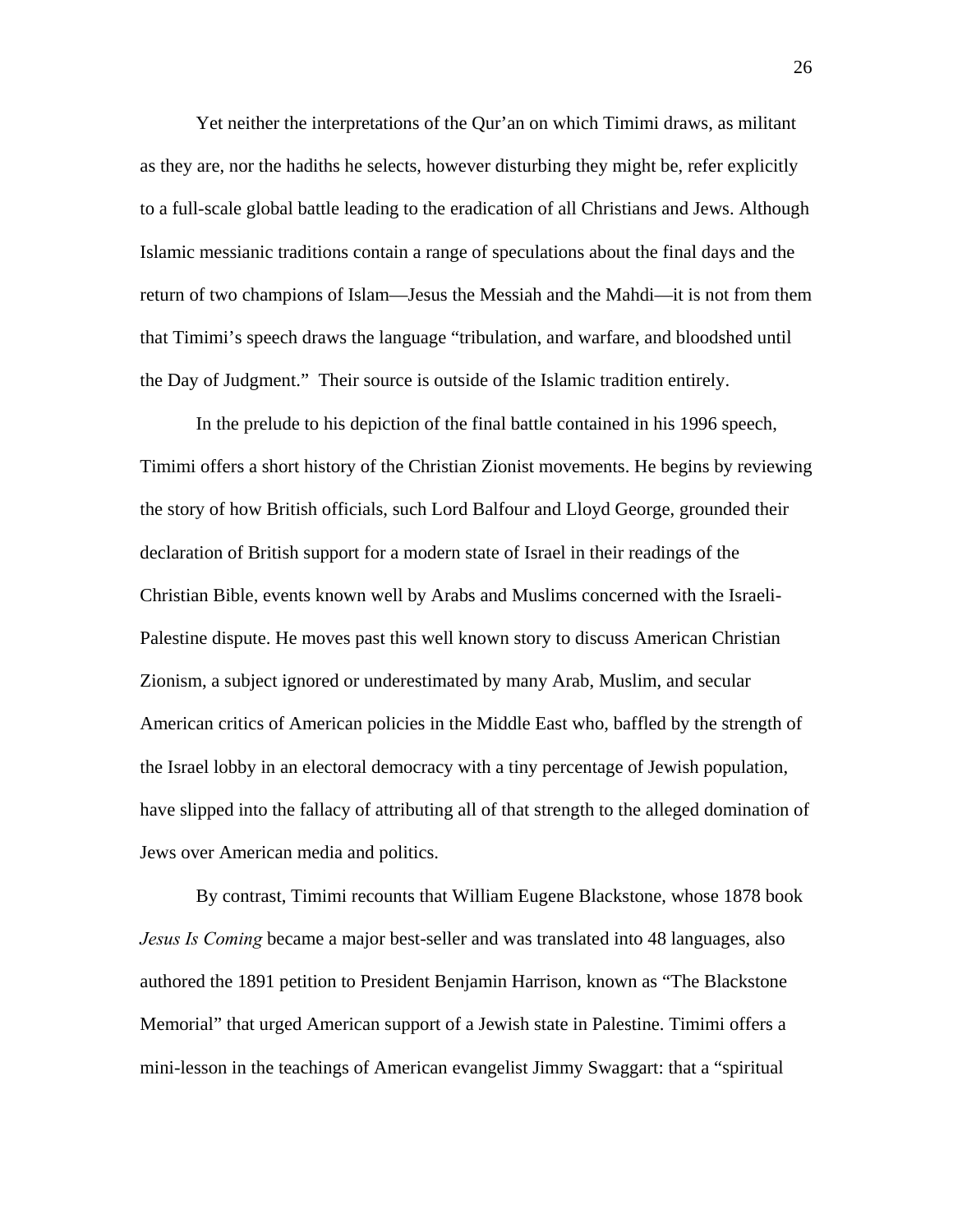umbilical cord" connects America to Israel; that this umbilical cord is formed from the "Judeo-Christian concept"; that God had commanded America to support Israel; and that God has rewarded America for that support with unprecedented power and prosperity. Then, following the principle of negative symbiosis, Timimi elaborates his own theory that every nation that has supported "the Jews" has in fact not prospered, but declined. Britain had been a great empire until the time of Balfour and Lloyd George, he tells his London audience, after which it sank into the chaos, squalor, and misery they see around them every day.

 Timimi then proceeds to introduce his listeners to the teachings of Jerry Falwell, a figure with more political clout and lasting influence than Swaggart. Falwell, Timimi explains, has declared that America is a "Judeo-Christian republic"; that opposition to Israel is opposition to God; that Arabs bear the curse of the Canaanites; and that the divinely-mandated modern Israel should extend from the Euphrates to the Nile. Next, Timimi surveys the media empire of American televangelist Pat Robertson and reviews Robertson's declarations that Arabs are "God's enemies" and that Palestinians have no place on "God's land" in the Middle East. Finally he details the effort of American evangelists to extend their propagation or Da`wa throughout the world of Islam through—by Timimi's count—38 TV stations, 66 cable networks, 1480 radio stations, 4 telesatellites, and the distribution of what he calls "The Jesus Movie" on more than one hundred million video tapes, in fifty languages, throughout the world.

 Timimi's speech highlights a front of a contemporary war often obscured under the graphic scenes of physical combat: the non-violent, but gravely serious, competition between Western Christianity and Sunni Islam for converts. The competition shows itself

27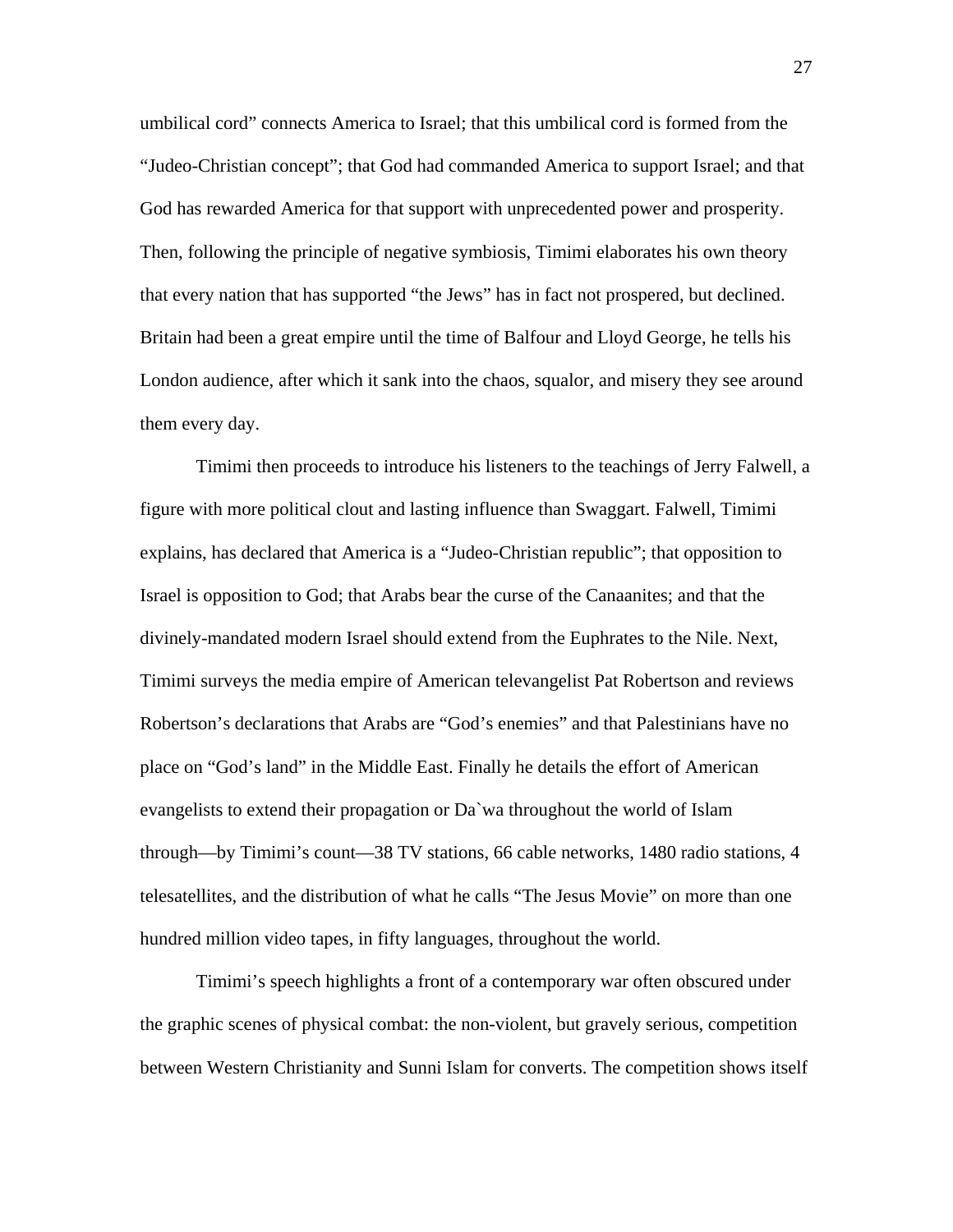most clearly along the central regions of Africa, where the two groups compete in a fervent race to convert what is left of traditionalist followers of African religions, but it also extends across every continent. As with all wars, each side seizes the weapons and goods of the rival. Thus Timimi, on behalf of what he calls the Salafi Da`wa, seizes, appropriates, incorporates, and reverses the Christian version of the final days advanced by the American evangelists he names. That competition for converts guides him in selecting the Islamic sources he will use as interpretive keys and in linking those interpretive keys to his own understandings of conflict.

 In warning his Muslim audience of the influence of such preachers within the U.S., Timimi not only shows familiarity with their teachings but creates an Islamic counter-vision to them. In refuting certain Christian visions of Armageddon, Timimi imitates them with care and detail, down to vocabulary items such as "tribulation." Yes, Jesus will lead the climactic battle, exterminate the enemies of God and kill the anti-Christ; in Timimi's version, only the identity of the people who will be saved at the time of the final battle, and whom Jesus will recognize as his true followers, has been changed. At one point in his speech, Timimi refers to the books that dominate airport bookstores, alluding to the works of Hal Lindsay, Tim LaHaye, and Jerry Jenkins, the three bestselling American authors of the past thirty-five years. Here, Timimi points to a phenomenon that is widely unknown internationally and commonly dismissed within both intellectual and political circles in the U.S.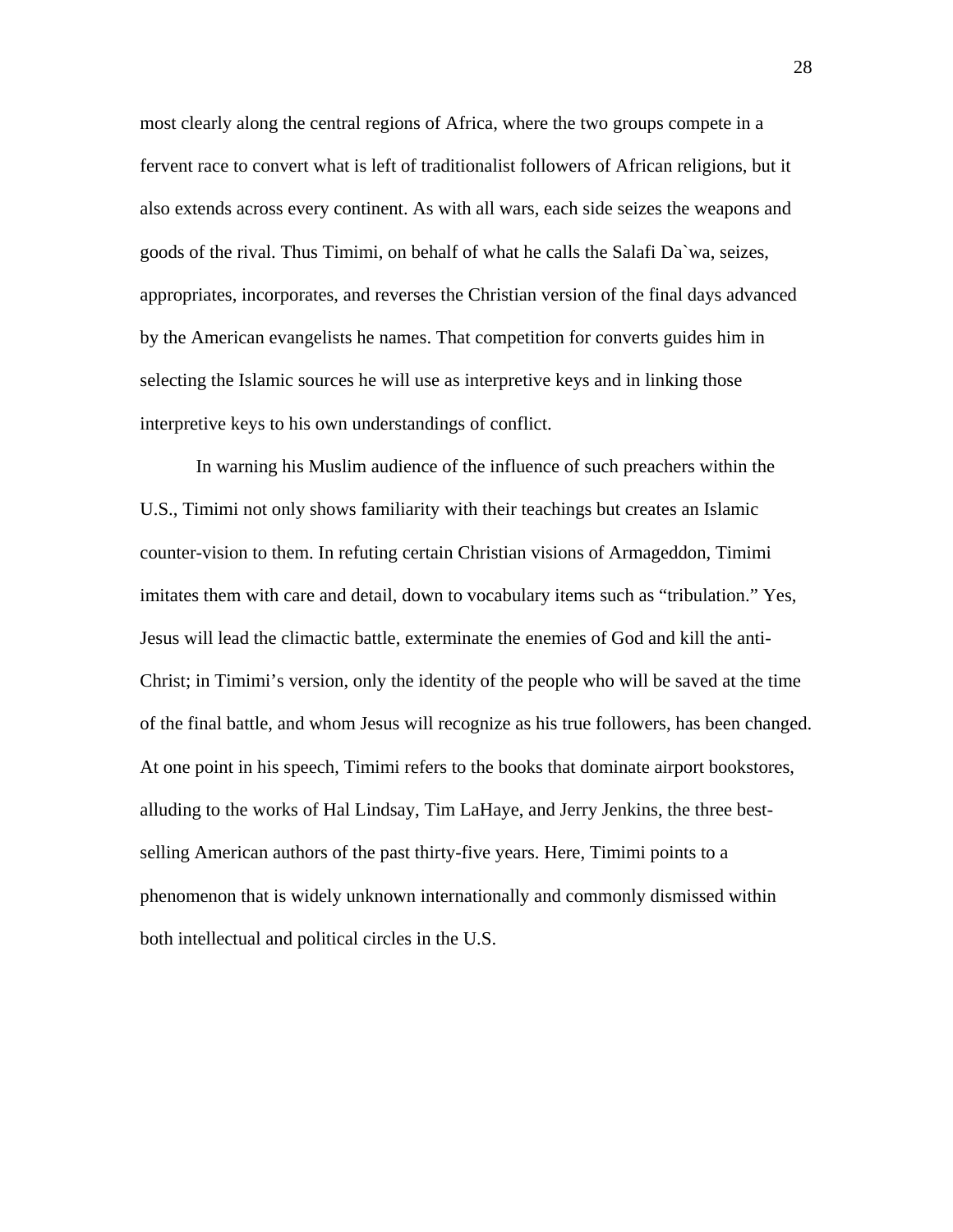# **Chapter 2: Two Hundred Miles of Blood**

"Messiah Jesus will first strike those who have ravaged His city, Jerusalem. Then

he will strike the armies amassed in the valley of Megiddo. No wonder blood will stand

to the horses' bridles for a distance of two hundred miles from Jerusalem!"

1

So writes the popular American author Hal Lindsey of Armageddon . . .16

Because audio- and text-files migrate frequently from site to site, all web-based bibliographical information in this essay is subject to change. As of November 4, 2006, the four audio-files for Ali al-Timimi, "The Islamic World: Where Is It Heading?" were available at:

http://www.sunnahonline.com/ilm/audio/altimimi\_index.htm. They were also available at http://nadeem.lightuponlight.com/indexaudios1.html, under the title "The Muslim World: Where Is It Heading?" In the spring of 2005, I downloaded the same audio-files of Timimi's from http://www.islamicawakening.com/authors.php?authorlist=22&, but they are no longer on this site,

<sup>&</sup>lt;sup>1</sup> Ali al-Timimi, "The Muslim World: Where Is It Heading?" Part 4. Audio version of an undated speech in London. Downloaded the last time on July 17, 2006. Transcriptions from audio prepared by Michael Sells, July 17, 2006, from http://www.uponsunnah.com/tamimi.php.

although many other Timimi pieces were still posted. As of July 17, 2006, the audio-files of the speech were available at http://www.uponsunnah.com/lectures.php, but as of September 16, 2006, the site "uponsunna" has been offline. Audio-files of sixteen of Timimi's addresses can be found at:

http://is.aswatalislam.net/DisplayFilesP.aspx?TitleID=2081&TitleName=Ali\_at-Timimi.<br>
<sup>2</sup> See his http://www.islam-guide.com/, specifically, http://www.islam-guide.com/frm-further-reading.htm

<sup>&</sup>lt;sup>3</sup> Interpretation of the Noble Our'an in the English Language (Riyadh: Maktabat al-Salam, 1972), translated by Dr. Muhammad Taqi-ud-Din Al-Hilali, Professor of Islamic Faith and Teachings, Islamic University, Al-Madinah al-Munawwarah, Saudi Arabia. In the discussions below, I used the pagination of the Fifteenth Revised Edition, December, 1996.

<sup>4</sup> Shaykh Abudlaziz bin Abdullah bin Baz. Bin Baz was Grand Mufti (President of Islamic research, Ifta, Call and Propogation) in Riayad and Shaikh Umar Fullata, General Secretary of Islam University, al-Madinah al-Muwarraha. The Permanent Committee for Islamic Research and Fataawa (in Arabic, *al-Lajnah ad-Daa'imah lil-Buhooth al-'Ilmiyyah wal-Iftaa*), otherwise known as the Council of Senior Scholars.

 $<sup>5</sup>$  That version included an appendix by former Saudi chief justice Abdullah bin Humaid extolling the</sup> virtues of armed jihad, but, although the Bin Humaid preface drew protests for its call to jihad, the Khan and Hilali text itself offers a more comprehensive and comprehensively militant version of religion than the brief comments in Bin Humaid's treatise.The Khan and Hilali version can be found at the King Fahd Complex for the Printing of the Holy Qur'an website at http://www.qurancomplex.org/. Note that in the recent electronic version the interpolation of Jews and Christians has been removed from the Fatiha, but not from the many other verses in the Qur'an in which Khan and Hilali inserted it. I do not have information on the date the King Fahd center amended the Fatiha translation. The emendation likely represents an increased Saudi sensitivity to the more obvious displays of militancy in its publications, but without any commitment to revise the overall tone or substance of the Khan or Hilali text as a whole or replace it with another authorized translation.

<sup>&</sup>lt;sup>6</sup> Khan and Hilali reinforce their identification of Jews with those who are punished with transformation into monkeys through their interpolation-based translation of 5:60: "*Shall I inform you of something worse than that, regarding the recompense from Allah: those (Jews) who incurred the Curse of Allah and His Wrath, and those whom (some) He transformed into monkeys and swines.*" By fixing the meaning of what the author of the Qur'an left open and by directing the wrath passages onto Jews, the two translators create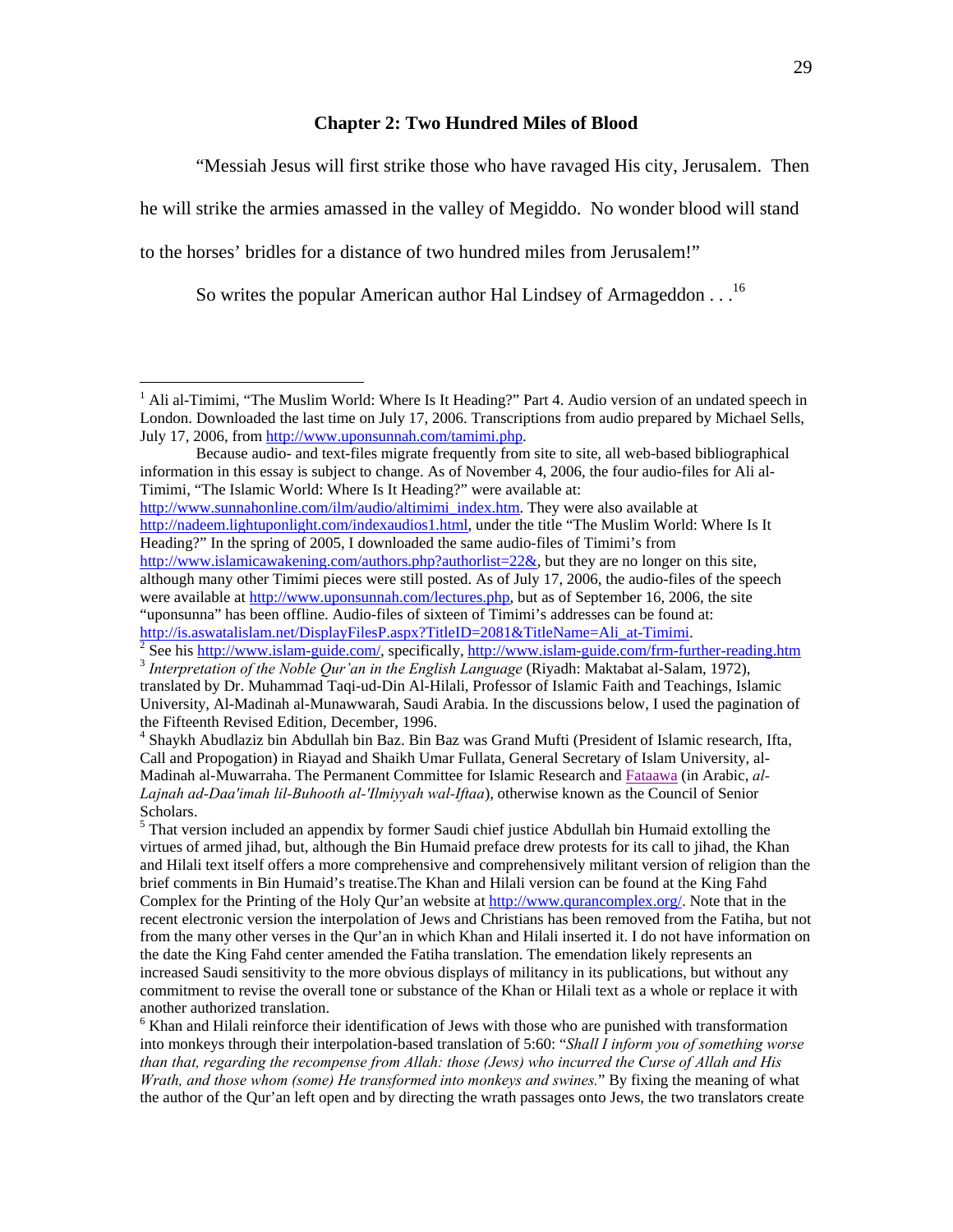an implacable conflict identity. A case has been made for interpreting the polemic of 7:166 regarding the monkeys and pigs as referring back to the story recounted only three verses earlier, in 7:163. In that verse, God tested his people on their loyalty to the divine command to observe the Sabbath ban on work, by bringing about a situation where fish appeared in the river only on the Sabbath, a situation that led some to violate the Sabbath by catching the fish for food. Classical commentators interpret the identity of those tested as the ancient Israelites and the identity of those transformed into monkeys and pigs as those who failed that test. The Qur'anic verse 2:65 reinforces such a reading when it recalls God's chastisement of a group that transgressed the Sabbath rule by saying to them: "Be monkeys, brought low." Qur'anic interpreters differ over whether such statements should be read literally, as indicating the actual physical transformation of the Sabbath-breakers, or more figuratively, implying judgment.

<sup>7</sup> In 60:13, the two translators once against emend the text to include a specific reference to Jews: "O you who believe. Take not as friends the people who have incurred the Wrath of Allah (i.e. the Jews).

 $8$  I am indebted to al-Husein al-Madhany for his discussions of the controversies over verse 2:82 within the classical and modern Islamic traditions.

9 See *The Sahih Bukhari*, translated by M. Muhsin Khan, available at:

http://www.usc.edu/dept/MSA/fundamentals/hadithsunnah/bukhari/.

See Volume 1, Book 12, Number 749, available at:

http://www.usc.edu/dept/MSA/fundamentals/hadithsunnah/bukhari/012.sbt.html.

"Narrated Abu Huraira: 'Allah's Apostle said, "Say 'Amen' when the Imam says 'Ghair-il-maghdubi 'alaihim wala-ddal-lin; not the path of those who earn Your Anger (such as Jews) nor of those who go astray (such as Christians);' all the past sins of the person whose saying (of Amin) coincides with that of the angels, will be forgiven."'" A similar hadith attributed to Abu Hurayra occurs in Bukhari's chapter 60 given over to "Prophetic Commentary on the Qur'an): Sahih Bukhari, Volume 6, Book 60, Number 2, available at: http://www.masmn.org/documents/Hadith/Sahih\_Bukhari/060.htm. There Khan refrains from interpolating "The Jews" and "The Christians" into the words from the Fatiha. See http://www.usc.edu/dept/MSA/fundamentals/hadithsunnah/bukhari/052.sbt.html.

Narrated Abu Huraira: 'Allah's Apostle said, "When the Imam says: '*Ghair-il-Maghdubi `Alaihim Walad-Dallin* (i.e. not the path of those who earn Your Anger, nor the path of those who went astray (1.7)),' then you must say, '*Ameen*,' for if one's utterance of '*Ameen*' coincides with that of the angels, then his past sins will be forgiven"'" (interpolation by M. Muhsin Khan).

<sup>10</sup> See Shaykh Abdullah Ibn Baz, "The Obligation to Hold as Enemies the Jews, the Polytheists, and Other Infidels" (*wujūbu `adāwati al-yahūd wa l-mushrikīn wa ghayrihim min al-kuffār*), see:

http://www.binbaz.org.sa/index.php?pg=mat&type=article&id=312. Although "the Christians" do not appear in the title of the epistle, they appear throughout the text along with the Jews and other infidels. One key passage reads as follows: "They [various Qur'anic verses cited by Bin Baz and others he suggested could be cited] provide a clear demonstration of the obligation to despite the infidels— Christians, Jews, and other Polytheists—and the obligation to hold them as enemies until they believe in Allah only, and the [these verses] also indicate the prohibition against friendship (*mawadda*) toward them or holding them as patrons. This entails despising them and being wary of their tricks (*makā'idim*). This is solely because of their disbelief in Allah and their enmity toward his religion and their enmity toward his intimates and the deceit they wage against Islam and its people.

A key technique of Bin Baz, Khan, and Halili is to read the Arabic term "min" in a particular fashion. The phrase "*min al-yahūd was al-nasāra*" (from/of the Jews and Christians) can mean "those from among the Jews or Christians" or it can mean "all of the Jews and Christians," depending how it is interpreted. In condemnation of disbelief, the Qur'anic verses can be read as condemning those among the Jews and Christians who are disbelievers and other infidels, or condemning the Jews, Christians, and other disbelievers. Thus "the Jews" and "the Christians" can be viewed in Qur'anic language as open to interior distinction (some believing in Allah or the one God, others not, some hostile to Islam and its prophet, others not) or they constitute homogenous qualities. Thus, how an interpreter interprets the partitive "min" can make the difference in which of the two possibilities is chosen. Throughout his epistle, Bin Baz makes it clear he reads the "min" as meaning that Jews and Christians, by nature, as categories, are among the groups of disbelievers and that the duty to despite them, be wary of their deceits, and hold them as enemies until they believe in Allah alone, means that as long as they remain Jews and Christians, it is the obligation of every Muslim to consider them enemies.